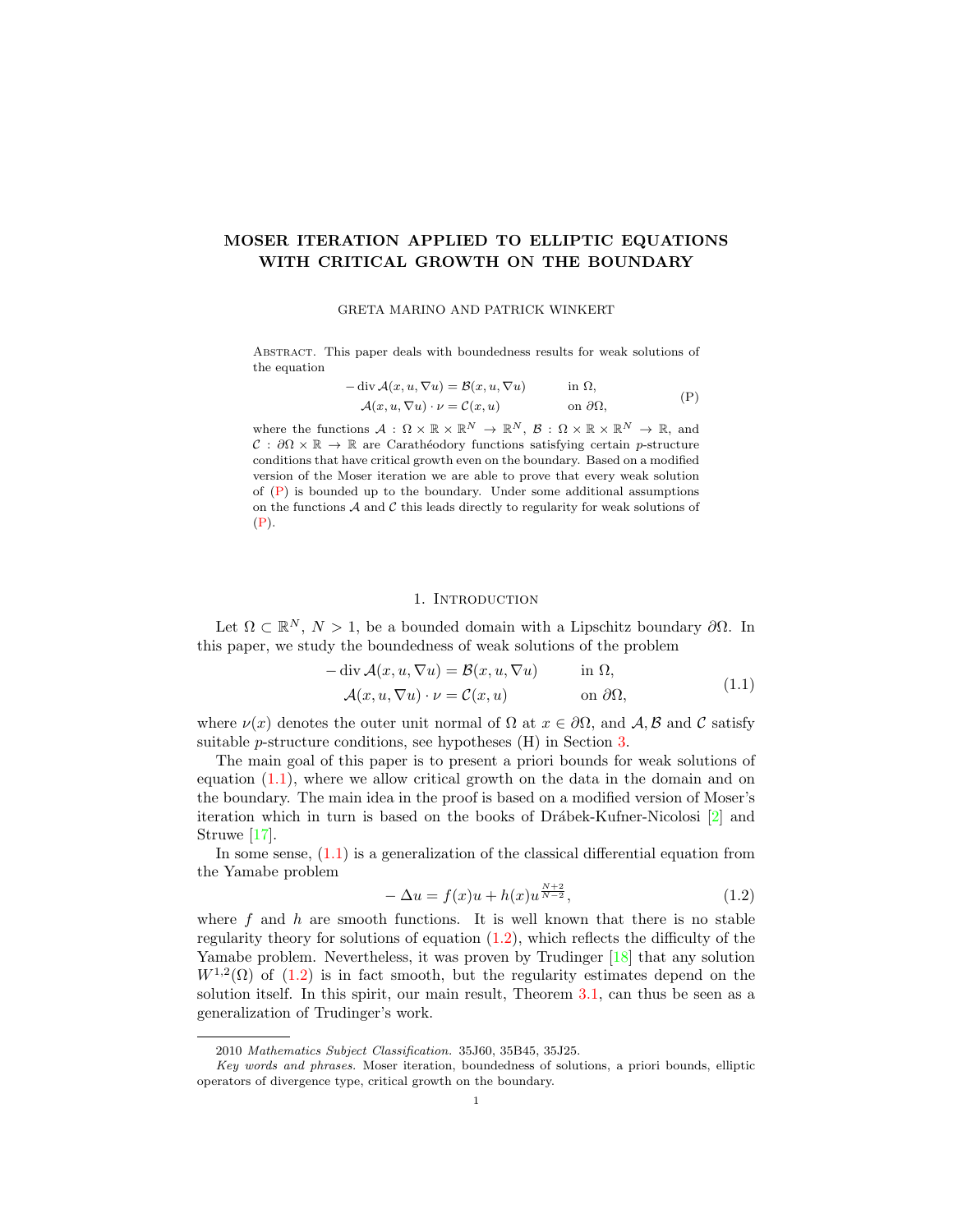#### 2 G. MARINO AND P.WINKERT

The main novelty of our paper consists in the generality of the assumptions needed to establish the boundedness of weak solutions to  $(1.1)$ . In particular, the assumptions on the nonlinearity  $\mathcal C$  are rather general allowing critical growth on the boundary. To the best of our knowledge, such a treatment with critical growth even on the boundary has not been published before. Another novelty is a result of independent interest which shows that a Sobolev function, which is bounded in the domain, is also bounded on the boundary, see Proposition [2.4.](#page-3-0)

Recently, Papageorgiou-Rădulescu [\[14,](#page-16-2) Proposition 2.8] studied a priori bounds for problems of the form

<span id="page-1-0"></span>
$$
-\operatorname{div} a(\nabla u) = f_0(x, u) \qquad \text{in } \Omega,
$$
  
\n
$$
a(\nabla u) \cdot \nu = -\beta |u|^{p-2} u \qquad \text{on } \partial\Omega,
$$
\n(1.3)

where  $1 < p < \infty$ , the function  $a : \mathbb{R}^N \to \mathbb{R}^N$  is continuous and strictly monotone satisfying certain regularity and growth conditions, the Carathéodory function  $f_0$ :  $\Omega \times \mathbb{R} \to \mathbb{R}$  has critical growth with respect to the second variable and  $\beta \in C^{1,\alpha}(\partial\Omega)$ with  $\alpha \in (0,1)$  and  $\beta \geq 0$ . Note that our setting is more general than those in [\[14\]](#page-16-2) since we have weaker conditions on  $a$  and  $f_0$  and our boundary term is able to have critical growth. The proof of their result is mainly based on a treatment of García Azorero-Peral Alonso  $[4]$ , who studied equation [\(1.3\)](#page-1-0) with the p-Laplacian and homogeneous Dirichlet condition, namely

$$
-\Delta_p u = \lambda |u|^{q-2}u + |u|^{p^*-2}u \quad \text{in } \Omega,
$$
  
 
$$
u = 0 \quad \text{on } \partial\Omega,
$$

with  $1 < q < p < N$ ,  $\lambda > 0$  and the Sobolev critical exponent  $p^*$ , see Section [2](#page-2-0) for its definition. Both works use a different technique than the Moser iteration applied in our paper. For the semilinear case we mention the work of Wang [\[19\]](#page-16-3).

An alternative approach was published by Guedda-Véron  $[8]$  who studied quasilinear problems for positive solutions given by

$$
-\Delta_p u = a(x)u^{p-1} + u^{p^*-1}
$$
 in  $\Omega$ ,  
\n
$$
u > 0
$$
 in  $\Omega$ ,  
\n
$$
u = 0
$$
 on  $\partial\Omega$ ,

with  $a \in L^{\infty}(\Omega)$ . In all these works the assumptions on the functions are stronger than ours and no critical growth on the boundary is allowed.

Finally, we mention some works concerning boundedness and regularity results of weak solutions to quasilinear equations of the form  $(1.1)$  that have subcritical growth, see, for example, Fan-Zhao  $[3]$ , Gasiński-Papageorgiou  $[5]$ ,  $[7, pp. 737 [7, pp. 737-$ 738], Hu-Papageorgiou [\[9\]](#page-15-6), Lˆe [\[10\]](#page-15-7), Motreanu-Motreanu-Papageorgiou [\[13\]](#page-16-4), Pucci-Servadei [\[16\]](#page-16-5), Winkert [\[20\]](#page-16-6), [\[21\]](#page-16-7), [\[22\]](#page-16-8), Winkert-Zacher [\[23\]](#page-16-9), [\[24\]](#page-16-10), [\[25\]](#page-16-11) and the references therein. The methods used in these papers are mainly based on Moser's iteration or De Giorgi's iteration technique and no critical growth occurs.

The paper is organized as follows. In Section [2](#page-2-0) we present the main preliminaries including a multiplicative inequality estimating the boundary integrals and a result how  $L^{\infty}(\Omega)$ -boundedness implies  $L^{\infty}(\partial\Omega)$ -boundedness. In Section [3](#page-4-0) we state our main result and the proof is divided into several parts. First we prove that every weak solution belongs to  $L^q(\Omega)$  for any  $q < \infty$ , then we show its belonging to  $L^q(\partial\Omega)$ for any finite  $q$ . In the second part of the proof we consider the uniform boundedness and show that a weak solution belongs to  $L^{\infty}(\Omega)$  and  $L^{\infty}(\partial\Omega)$ , respectively. Finally,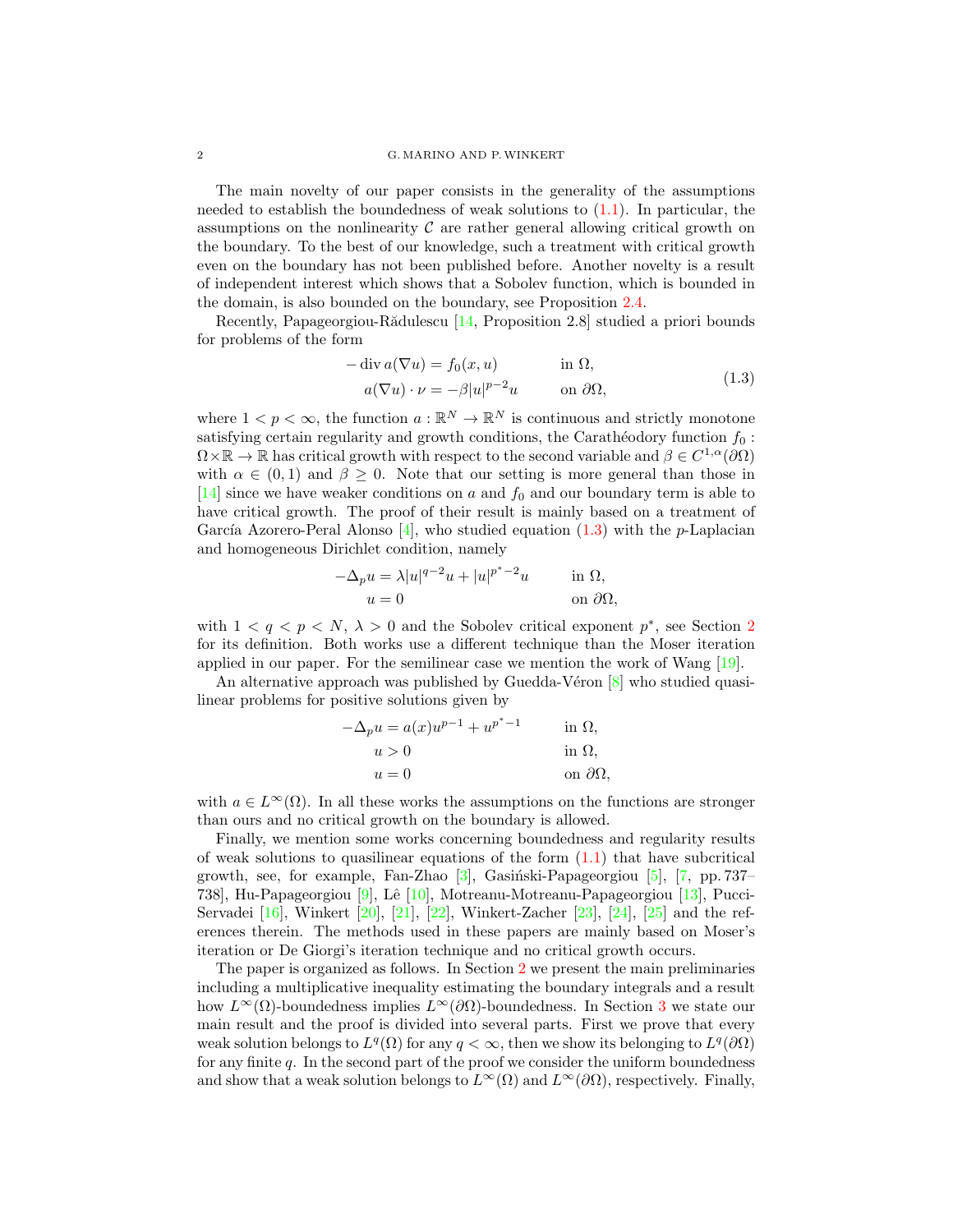as an important application, we give general conditions on the functions  ${\mathcal A}$  and  ${\mathcal C}$ when a solution lies in  $C^{1,\beta}(\overline{\Omega})$  for some  $\beta \in (0,1)$  based on the regularity results of Lieberman [\[11\]](#page-15-8).

# 2. Preliminaries

<span id="page-2-0"></span>Let r be a number such that  $1 \leq r < \infty$ . We denote by  $L^r(\Omega)$ ,  $L^r(\Omega;\mathbb{R}^N)$  and  $W^{1,r}(\Omega)$  the usual Lebesgue and Sobolev spaces equipped with the norms  $\|\cdot\|_r$  and  $\|\cdot\|_{1,r}$  given by

$$
||u||_r = \left(\int_{\Omega} |u|^r dx\right)^{\frac{1}{r}}, \qquad ||\nabla u||_r = \left(\int_{\Omega} |\nabla u|^r dx\right)^{\frac{1}{r}}
$$

$$
||u||_{1,r} = \left(\int_{\Omega} |\nabla u|^r dx + \int_{\Omega} |u|^r dx\right)^{\frac{1}{r}}.
$$

For  $r = \infty$  we recall that the norm of  $L^{\infty}(\Omega)$  is given by

$$
||u||_{\infty} = \operatorname*{ess\; sup}_{\Omega} |u|.
$$

On the boundary  $\partial\Omega$ , we use the  $(N-1)$ -dimensional Hausdorff (surface) measure denoted by  $\sigma$ . Then, in a natural way we can define the Lebesgue spaces  $L^s(\partial\Omega)$ with  $1 \leq s \leq \infty$  and the norms  $\|\cdot\|_{s,\partial\Omega}$  which are given by

$$
||u||_{s,\partial\Omega} = \left(\int_{\partial\Omega} |u|^s d\sigma\right)^{\frac{1}{s}} \quad (1 \le s < \infty), \qquad ||u||_{\infty,\partial\Omega} = \operatorname*{ess\;sup}_{\partial\Omega} |u|.
$$

It is well known that there exists a unique linear continuous map  $\gamma: W^{1,p}(\Omega) \to$  $L^{p_{*}}(\partial \Omega)$  known as the trace map such that  $\gamma(u) = u|_{\partial \Omega}$  for all  $u \in W^{1,p}(\Omega) \cap C(\overline{\Omega}),$ where  $p_*$  is the critical exponent on the boundary given by

<span id="page-2-1"></span>
$$
p_* = \begin{cases} \frac{(N-1)p}{N-p} & \text{if } p < N, \\ \text{any } q \in (1, \infty) & \text{if } p \ge N. \end{cases} \tag{2.1}
$$

For the sake of notational simplicity, we drop the use of the trace map  $\gamma$ . It is understood that all restrictions of the Sobolev functions  $u \in W^{1,p}(\Omega)$  on the boundary  $\partial\Omega$  are defined in the sense of traces.

Furthermore, the Sobolev embedding theorem guarantees the existence of a linear, continuous map  $i: W^{1,p}(\Omega) \to L^{p^*}(\Omega)$  with the critical exponent in the domain given by

<span id="page-2-2"></span>
$$
p^* = \begin{cases} \frac{Np}{N-p} & \text{if } p < N, \\ \text{any } q \in (1, \infty) & \text{if } p \ge N. \end{cases}
$$
 (2.2)

We refer to Adams  $[1]$  as a reference for the embeddings above.

The norm of  $\mathbb{R}^N$  is denoted by  $|\cdot|$  and  $\cdot$  stands for the inner product in  $\mathbb{R}^N$ . For  $s \in \mathbb{R}$ , we set  $s^{\pm} = \max\{\pm s, 0\}$  and for  $u \in W^{1,p}(\Omega)$  we define  $u^{\pm}(\cdot) = u(\cdot)^{\pm}$ . It is well known that

$$
u^{\pm} \in W^{1,p}(\Omega), \quad |u| = u^{+} + u^{-}, \quad u = u^{+} - u^{-}.
$$

By  $|\cdot|$  we denote the Lebesgue measure on  $\mathbb{R}^N$ .

The following proposition will be useful in our treatment and was proven in Winkert [\[22,](#page-16-8) Proposition 2.1]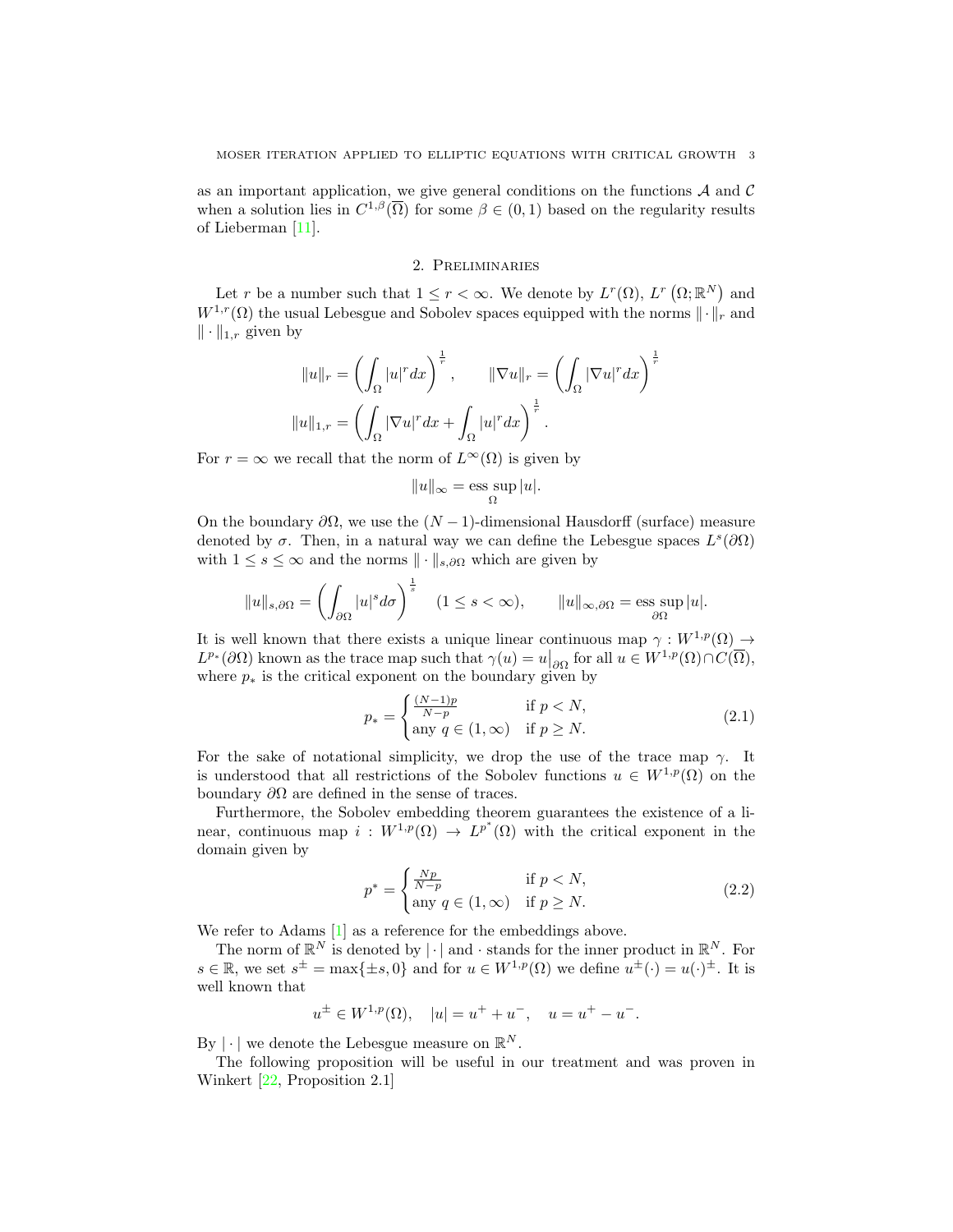<span id="page-3-4"></span>**Proposition 2.1.** Let  $\Omega \subset \mathbb{R}^N$ ,  $N > 1$ , be a bounded domain with Lipschitz boundary  $\partial\Omega$ , let  $1 < p < \infty$ , and let  $\hat{q}$  be such that  $p \leq \hat{q} < p_*$  with the critical exponent stated in [\(2.1\)](#page-2-1). Then, for every  $\varepsilon > 0$ , there exist constants  $\tilde{c}_1 > 0$  and  $\tilde{c}_2 > 0$  such that

$$
||u||_{\hat{q},\partial\Omega}^p \leq \varepsilon ||u||_{1,p}^p + \tilde{c}_1 \varepsilon^{-\tilde{c}_2} ||u||_p^p \quad \text{for all } u \in W^{1,p}(\Omega).
$$

The next proposition is a standard argument in the application of the Moser iteration, see for example Drábek-Kufner-Nicolosi [\[2\]](#page-15-0).

<span id="page-3-2"></span>**Proposition 2.2.** Let  $\Omega \subset \mathbb{R}^N$ ,  $N > 1$ , be a bounded domain with Lipschitz boundary  $\partial\Omega$ . Let  $u \in L^p(\Omega)$  with  $u \geq 0$  and  $1 < p < \infty$  such that

$$
||u||_{\alpha_n} \le C \tag{2.3}
$$

with a constant  $C > 0$  and a sequence  $(\alpha_n) \subseteq \mathbb{R}_+$  with  $\alpha_n \to \infty$  as  $n \to \infty$ . Then,  $u \in L^{\infty}(\Omega)$ .

*Proof.* Let us suppose that  $u \notin L^{\infty}(\Omega)$ . Then there exist a number  $\eta > 0$  and a set A of positive measure in  $\Omega$  such that  $u(x) \geq C + \eta$  for  $x \in A$ . Then it follows

$$
||u||_{\alpha_n} \ge \left(\int_A u^{\alpha_n} dx\right)^{\frac{1}{\alpha_n}} \ge (C+\eta) |A|^{\frac{1}{\alpha_n}}.
$$

Passing to the limit inferior in the inequality above gives

 $\liminf_{n\to\infty} ||u||_{\alpha_n} \geq C + \eta,$ 

which is a contradiction to [\(2.3\)](#page-3-1). Hence,  $u \in L^{\infty}(\Omega)$ .

<span id="page-3-3"></span>**Remark 2.3.** It is clear that the statement in Proposition [2.2](#page-3-2) remains true if we replace the domain  $\Omega$  by its boundary  $\partial\Omega$ .

Finally, we state a result that the boundedness of a Sobolev function in  $W^{1,p}(\Omega)$ implies the boundedness on the boundary.

<span id="page-3-0"></span>**Proposition 2.4.** Let  $\Omega \subset \mathbb{R}^N$ ,  $N > 1$ , be a bounded domain with Lipschitz boundary  $\partial\Omega$  and let  $1 < p < \infty$ . If  $u \in W^{1,p}(\Omega) \cap L^{\infty}(\Omega)$ , then  $u \in L^{\infty}(\partial\Omega)$ .

Proof. By the Sobolev embedding we have

$$
||v||_{p_*,\partial\Omega} \le c_{\partial\Omega} ||v||_{1,p} \quad \text{for all } v \in W^{1,p}(\Omega)
$$

with the critical exponent  $p_*$  as in [\(2.1\)](#page-2-1). Let  $\kappa > 1$  and take  $v = u^{\kappa}$  in the inequality above. Note that  $v \in W^{1,p}(\Omega)$  since  $u \in W^{1,p}(\Omega) \cap L^{\infty}(\Omega)$ . This gives

$$
||u||_{\kappa p_*,\partial\Omega} \leq c_{\partial\Omega}^{\frac{1}{\kappa}} \left[ \left( \int_{\Omega} |\nabla u^{\kappa}|^p dx \right)^{\frac{1}{\kappa p}} + \left( \int_{\Omega} |u^{\kappa}|^p dx \right)^{\frac{1}{\kappa p}} \right]
$$
  

$$
\leq c_{\partial\Omega}^{\frac{1}{\kappa}} \left[ \kappa^{\frac{1}{\kappa}} ||u||_{\infty}^{1-\frac{1}{\kappa}} ||\nabla u||_p^{\frac{1}{\kappa}} + ||u||_{\infty} |\Omega|^{\frac{1}{\kappa p}} \right].
$$

Letting  $\kappa \to \infty$ , by applying Proposition [2.2](#page-3-2) and Remark [2.3,](#page-3-3) we derive

$$
||u||_{\infty,\partial\Omega} \le 2||u||_{\infty}.
$$

<span id="page-3-1"></span>
$$
\Box
$$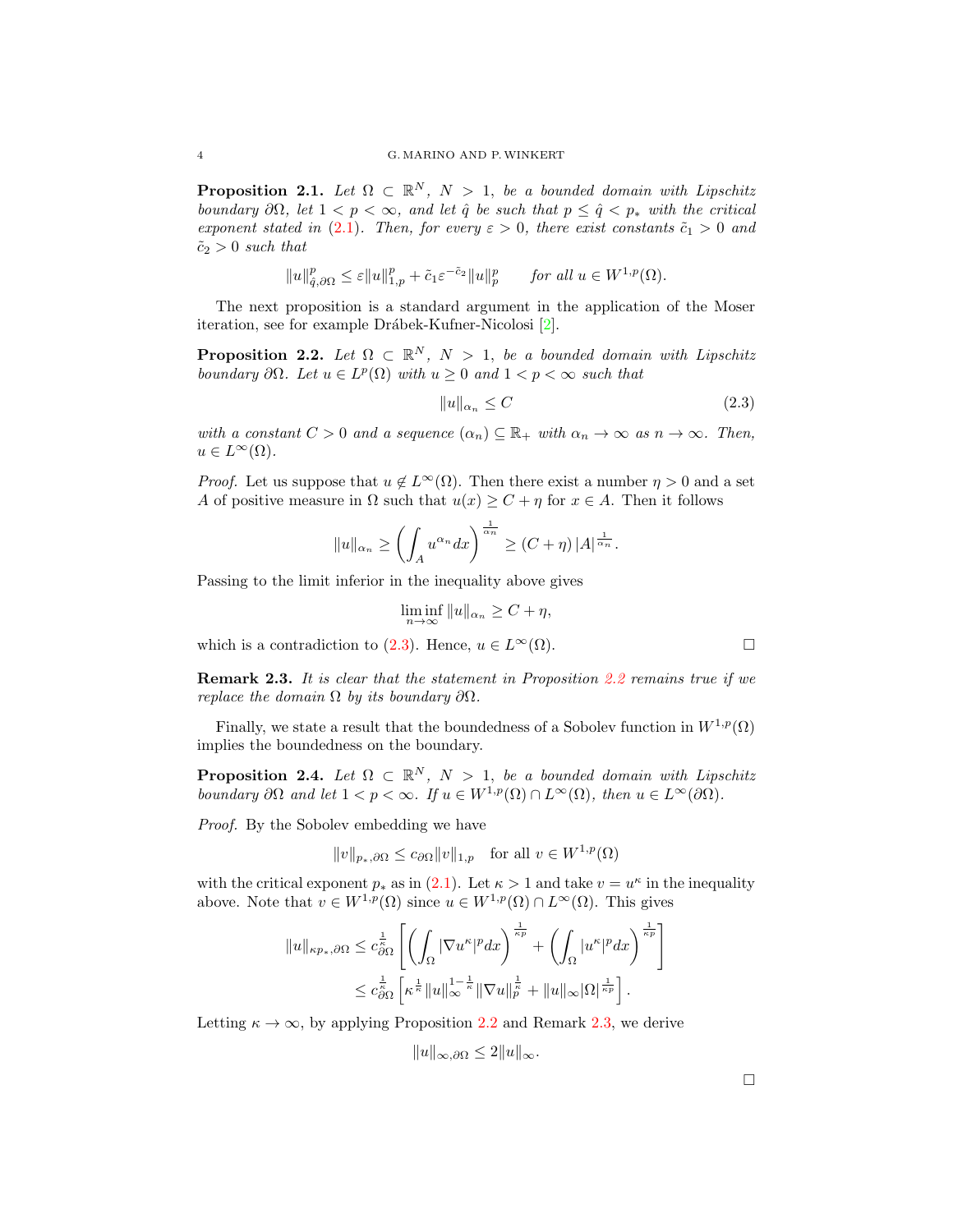#### 3. A priori bounds via Moser iteration

<span id="page-4-0"></span>In this section we state and prove our main result. First, we give the structure conditions on the functions involved in problem  $(1.1)$ .

(H) The functions  $\mathcal{A}: \Omega \times \mathbb{R} \times \mathbb{R}^N \to \mathbb{R}^N$ ,  $\mathcal{B}: \Omega \times \mathbb{R} \times \mathbb{R}^N \to \mathbb{R}$ , and  $\mathcal{C}:$  $\partial\Omega \times \mathbb{R} \to \mathbb{R}$  are Carathéodory functions satisfying the following structure conditions:

|  |  | (H1) $ \mathcal{A}(x,s,\xi)  \leq a_1  \xi ^{p-1} + a_2  s ^{q_1 \frac{p-1}{p}} + a_3,$ | for a.a. $x \in \Omega$ , |
|--|--|-----------------------------------------------------------------------------------------|---------------------------|
|--|--|-----------------------------------------------------------------------------------------|---------------------------|

(H2)  $\mathcal{A}(x, s, \xi) \cdot \xi \ge a_4 |\xi|^p - a_5 |s|$ for a.a.  $x \in \Omega$ ,

(H3) 
$$
|\mathcal{B}(x, s, \xi)| \le b_1 |\xi|^{p \frac{q_1 - 1}{q_1}} + b_2 |s|^{q_1 - 1} + b_3
$$
, for a.a.  $x \in \Omega$ ,

(H4)  $|\mathcal{C}(x, s)| \leq c_1 |s|^{q_2 - 1} + c_2$ , for a.a.  $x \in \partial\Omega$ .

for all  $s \in \mathbb{R}$ , for all  $\xi \in \mathbb{R}^N$ , with positive constants  $a_i, b_j, c_k$   $(i \in \{1, ..., 6\},$  $j \in \{1, 2, 3\}, k \in \{1, 2\}$  and fixed numbers  $p, q_1, q_2$  such that

<span id="page-4-2"></span> $1 < p < \infty$ ,  $p \le q_1 \le p^*$ ,  $p \le q_2 \le p_*$ 

with the critical exponents stated in  $(2.2)$  and  $(2.1)$ .

A function  $u \in W^{1,p}(\Omega)$  is said to be a weak solution of equation [\(1.1\)](#page-0-1) if

$$
\int_{\Omega} \mathcal{A}(x, u, \nabla u) \cdot \nabla \varphi dx = \int_{\Omega} \mathcal{B}(x, u, \nabla u) \varphi dx + \int_{\partial \Omega} \mathcal{C}(x, u) \varphi d\sigma \tag{3.1}
$$

holds for all test functions  $\varphi \in W^{1,p}(\Omega)$ .

By means of the embeddings  $i: W^{1,p}(\Omega) \to L^{p^*}(\Omega)$  and  $\gamma: W^{1,p}(\Omega) \to L^{p_*}(\partial \Omega)$ we see that the definition of a weak solution is well-defined and all integrals in [\(3.1\)](#page-4-2) are finite for  $u, \varphi \in W^{1,p}(\Omega)$ .

Now we can formulate the main result of our paper.

<span id="page-4-1"></span>**Theorem 3.1.** Let  $\Omega \subset \mathbb{R}^N$ ,  $N > 1$ , be a bounded domain with Lipschitz boundary  $\partial\Omega$  and let the hypotheses (H) be satisfied. Then, every weak solution  $u \in W^{1,p}(\Omega)$ of problem [\(1.1\)](#page-0-1) belongs to  $L^r(\overline{\Omega})$  for every  $r < \infty$ . Moreover,  $u \in L^{\infty}(\overline{\Omega})$ , that is,  $||u||_{\infty} \leq M$ , where M is a constant which depends on the given data and on u.

*Proof.* Let  $u \in W^{1,p}(\Omega)$  be a weak solution of problem [\(1.1\)](#page-0-1). Since  $u = u^+ - u^$ we can suppose, without any loss of generality, that  $u \geq 0$ . Furthermore, we only prove the case when  $q_1 = p^*$  and  $q_2 = p_*$ . The other cases were already obtained in  $[21,$  Theorem 4.1 and  $[22,$  Theorem 3.1. Moreover, we will denote positive constants with  $M_i$  and if the constant depends on the parameter  $\kappa$  we write  $M_i(\kappa)$ for  $i = 1, 2, \ldots$ .

Let  $h > 0$  and set  $u_h = \min\{u, h\}$ . Then we choose  $\varphi = uu_h^{kp}$  with  $\kappa > 0$  as test function in [\(3.1\)](#page-4-2). Note that  $\nabla \varphi = \nabla u u_h^{\kappa p} + u \kappa p u_h^{\kappa p-1} \nabla u_h$ . This gives

<span id="page-4-3"></span>
$$
\int_{\Omega} \mathcal{A}(x, u, \nabla u) \cdot \nabla u u_h^{\kappa p} dx + \kappa p \int_{\Omega} \mathcal{A}(x, u, \nabla u) \cdot \nabla u_h u_h^{\kappa p-1} u dx \n= \int_{\Omega} \mathcal{B}(x, u, \nabla u) u u_h^{\kappa p} dx + \int_{\partial \Omega} \mathcal{C}(x, u) u u_h^{\kappa p} d\sigma.
$$
\n(3.2)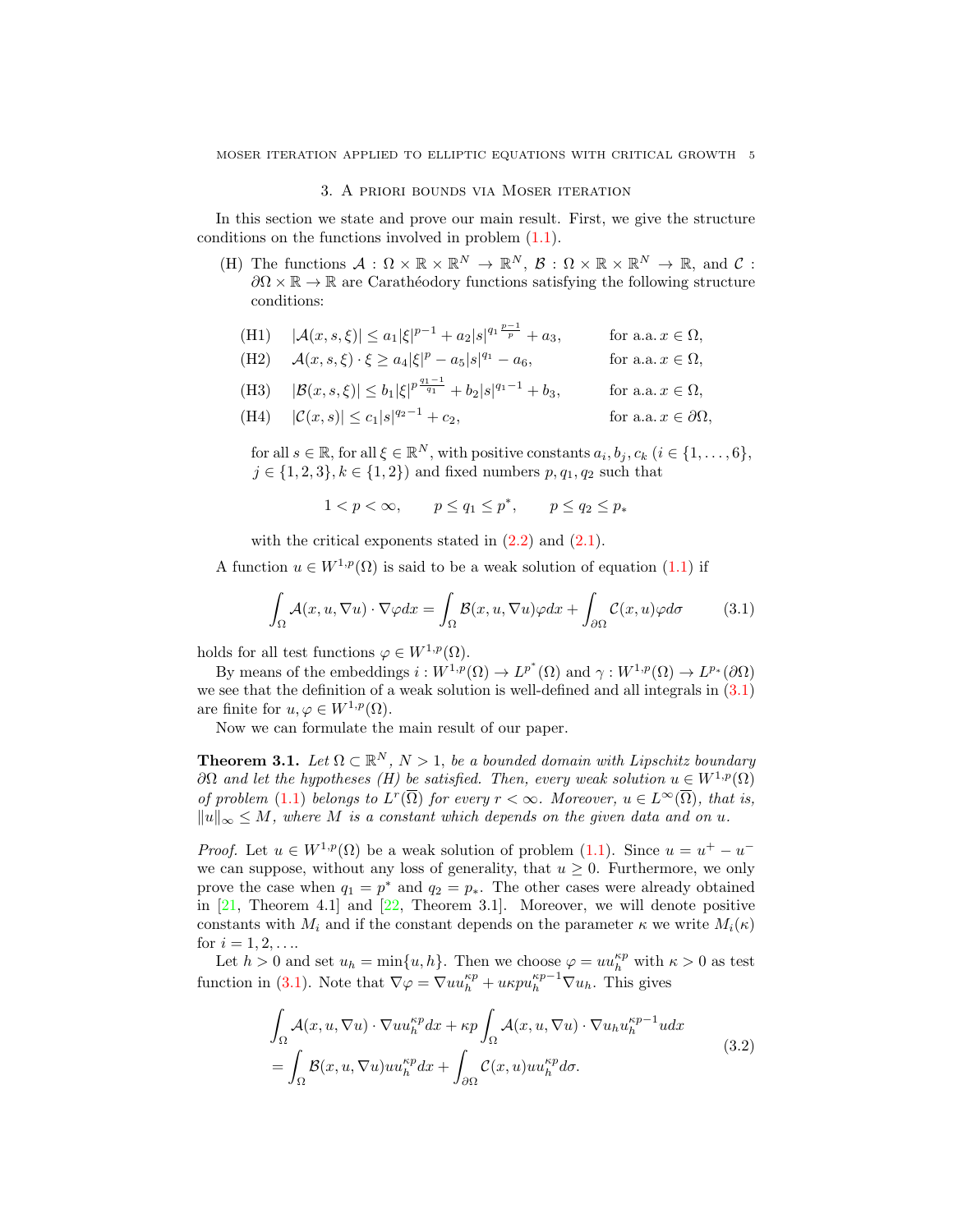Applying (H2) to the first term of the left-hand side of [\(3.2\)](#page-4-3) yields

$$
\int_{\Omega} \mathcal{A}(x, u, \nabla u) \cdot \nabla u u_h^{\kappa p} dx
$$
\n
$$
\geq \int_{\Omega} \left[ a_4 |\nabla u|^p - a_5 u^{p^*} - a_6 \right] u_h^{\kappa p} dx
$$
\n
$$
\geq a_4 \int_{\Omega} |\nabla u|^p u_h^{\kappa p} dx - (a_5 + a_6) \int_{\Omega} u^{p^*} u_h^{\kappa p} dx - a_6 |\Omega|,
$$
\n(3.3)

respectively to the second term on the left-hand side

$$
\kappa p \int_{\Omega} \mathcal{A}(x, u, \nabla u) \cdot \nabla u_h u_h^{\kappa p-1} u dx
$$
  
\n
$$
= \kappa p \int_{\{x \in \Omega : u(x) \le h\}} \mathcal{A}(x, u, \nabla u) \cdot \nabla u u_h^{\kappa p} dx
$$
  
\n
$$
\ge \kappa p \int_{\{x \in \Omega : u(x) \le h\}} \left[ a_4 |\nabla u|^p - a_5 u^{p^*} - a_6 \right] u_h^{\kappa p} dx
$$
  
\n
$$
\ge a_4 \kappa p \int_{\{x \in \Omega : u(x) \le h\}} |\nabla u|^p u_h^{\kappa p} dx - \kappa p(a_5 + a_6) \int_{\Omega} u^{p^*} u_h^{\kappa p} dx - \kappa p a_6 |\Omega|.
$$
 (3.4)

By means of (H3) combined with Young's inequality with  $\varepsilon_1 > 0$ , the first term on the right-hand side of  $(3.2)$  can be estimated through

$$
\int_{\Omega} \mathcal{B}(x, u, \nabla u) u u_h^{\kappa p} dx
$$
\n
$$
\leq b_1 \int_{\Omega} \varepsilon_1^{\frac{p^* - 1}{p^*}} |\nabla u|^{p \frac{p^* - 1}{p^*}} u_h^{\kappa p \frac{p^* - 1}{p^*}} \varepsilon_1^{-\frac{p^* - 1}{p^*}} u_h^{\kappa p} (1 - \frac{p^* - 1}{p^*}) u dx
$$
\n
$$
+ (b_2 + b_3) \int_{\Omega} u^{p^*} u_h^{\kappa p} dx + b_3 |\Omega|
$$
\n
$$
\leq \varepsilon_1 b_1 \int_{\Omega} |\nabla u|^p u_h^{\kappa p} dx + \left( b_1 \varepsilon_1^{-(p^* - 1)} + b_2 + b_3 \right) \int_{\Omega} u^{p^*} u_h^{\kappa p} dx + b_3 |\Omega|.
$$
\n(3.5)

Finally, the boundary term can be estimated via (H4). This leads to

<span id="page-5-0"></span>
$$
\int_{\partial\Omega} C(x, u)uu_h^{\kappa p}d\sigma \le \int_{\partial\Omega} \left(c_1 u^{p_*-1} + c_2\right)uu_h^{\kappa p}d\sigma
$$
\n
$$
\le (c_1 + c_2) \int_{\partial\Omega} u^{p_*}u_h^{\kappa p}d\sigma + c_2|\partial\Omega|.
$$
\n(3.6)

We now combine [\(3.2\)](#page-4-3)-[\(3.6\)](#page-5-0) and choose  $\varepsilon_1 = \frac{a_4}{2b_1}$  to obtain

<span id="page-5-1"></span>
$$
a_4 \left( \frac{1}{2} \int_{\Omega} |\nabla u|^p u_h^{\kappa p} dx + \kappa p \int_{\{x \in \Omega : u(x) \le h\}} |\nabla u|^p u_h^{\kappa p} dx \right)
$$
  
\n
$$
\le \left( (\kappa p + 1)(a_5 + a_6) + b_1 \varepsilon_1^{-(p^*-1)} + b_2 + b_3 \right) \int_{\Omega} u^{p^*} u_h^{\kappa p} dx
$$
(3.7)  
\n
$$
+ (c_1 + c_2) \int_{\partial \Omega} u^{p*} u_h^{\kappa p} d\sigma + ((\kappa p + 1)a_6 + b_3) |\Omega| + c_2 |\partial \Omega|.
$$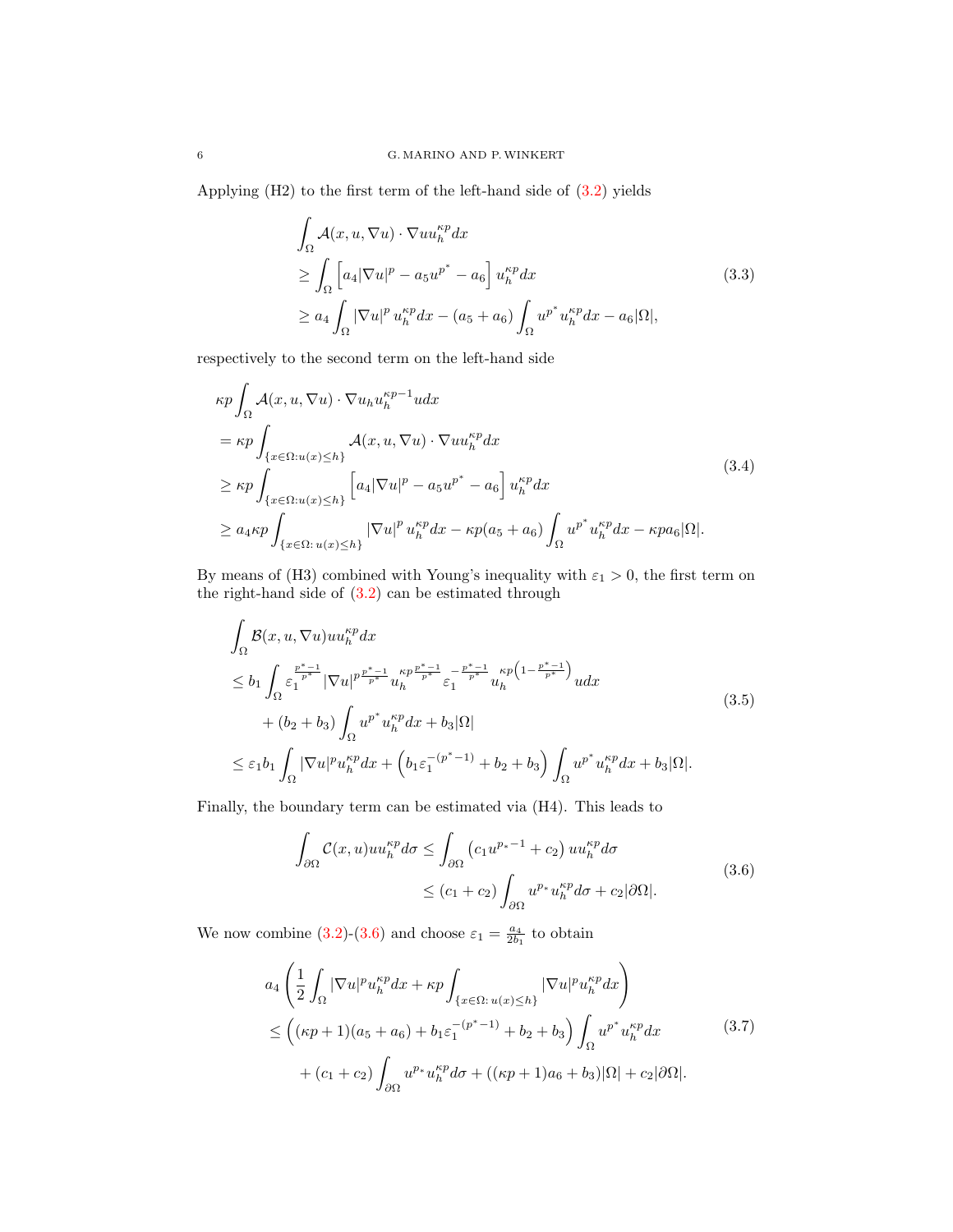Observe that

$$
\begin{split} &\frac{1}{2}\int_{\Omega}|\nabla u|^p u^{\kappa p}_{h}dx+\kappa p\int_{\{x\in\Omega:\,u(x)\leq h\}}|\nabla u|^p u^{\kappa p}_{h}dx\\ &=\frac{1}{2}\int_{\{x\in\Omega:\,u(x)>h\}}|\nabla u|^p u^{\kappa p}_{h}dx+\left(\kappa p+\frac{1}{2}\right)\int_{\{x\in\Omega:\,u(x)\leq h\}}|\nabla u|^p u^{\kappa p}_{h}dx\\ &\geq \frac{\kappa p+1}{2(\kappa+1)^p}\int_{\{x\in\Omega:\,u(x)>h\}}|\nabla u|^p u^{\kappa p}_{h}dx+\frac{\kappa p+1}{2}\int_{\{x\in\Omega:\,u(x)\leq h\}}|\nabla u|^p u^{\kappa p}_{h}dx\\ &\geq \frac{\kappa p+1}{2(\kappa+1)^p}\int_{\Omega}|\nabla (u u^{\kappa}_{h})|^pdx \end{split}
$$

invoking Bernoulli's inequality  $(\kappa + 1)^p \ge \kappa p + 1$ . From [\(3.7\)](#page-5-1) it follows

<span id="page-6-0"></span>
$$
a_4 \frac{\kappa p + 1}{2(\kappa + 1)^p} \int_{\Omega} |\nabla (u u_h^{\kappa})|^p dx
$$
  
\n
$$
\leq ((\kappa p + 1)(a_5 + a_6) + b_1 \varepsilon_1^{-(p^* - 1)} + b_2 + b_3) \int_{\Omega} u^{p^*} u_h^{\kappa p} dx
$$
(3.8)  
\n
$$
+ (c_1 + c_2) \int_{\partial \Omega} u^{p*} u_h^{\kappa p} d\sigma + ((\kappa p + 1)a_6 + b_3) |\Omega| + c_2 |\partial \Omega|.
$$

Dividing by  $a_4$ , summarizing the constants and adding on both sides of  $(3.8)$  the nonnegative term  $\frac{\kappa p+1}{(\kappa+1)^p} ||uu_h^{\kappa}||_p^p$  gives

$$
\frac{\kappa p+1}{(\kappa+1)^p} \|u u_h^{\kappa}\|_{1,p}^p
$$
\n
$$
\leq \frac{\kappa p+1}{(\kappa+1)^p} \|u u_h^{\kappa}\|_p^p + M_1(\kappa p+1) \int_{\Omega} u^{p^*} u_h^{\kappa p} dx + M_2 \int_{\partial \Omega} u^{p_*} u_h^{\kappa p} d\sigma + M_3 \kappa.
$$
\n(3.9)

Part I:  $u \in L^r(\overline{\Omega})$  for any finite r

Let us now estimate the terms on the right-hand side involving the critical exponents. We set  $a := u^{p^* - p}$  and  $b := u^{p_* - p}$ . Moreover, let  $L > 0$  and  $G > 0$ . Then, by using Hölder's inequality and the Sobolev embeddings for  $p^*$  and  $p_*$ , see Section [2,](#page-2-0) we get

<span id="page-6-2"></span><span id="page-6-1"></span>
$$
\int_{\Omega} u^{p^*} u_h^{kp} dx
$$
\n
$$
= \int_{\{x \in \Omega : a(x) \le L\}} a u^p u_h^{kp} dx + \int_{\{x \in \Omega : a(x) > L\}} a u^p u_h^{kp} dx
$$
\n
$$
\le L \int_{\{x \in \Omega : a(x) \le L\}} u^p u_h^{kp} dx
$$
\n
$$
+ \left( \int_{\{x \in \Omega : a(x) > L\}} a^{\frac{p^*}{p^*} - p} dx \right)^{\frac{p^* - p}{p^*}} \left( \int_{\Omega} u^{p^*} u_h^{kp^*} dx \right)^{\frac{p}{p^*}}
$$
\n
$$
\le L \|u u_h^{k} \|_p^p + \left( \int_{\{x \in \Omega : a(x) > L\}} a^{\frac{p^*}{p^*} - p} dx \right)^{\frac{p^* - p}{p^*}} c_{\Omega}^p \|u u_h^{k} \|_{1, p}^p
$$
\n(3.10)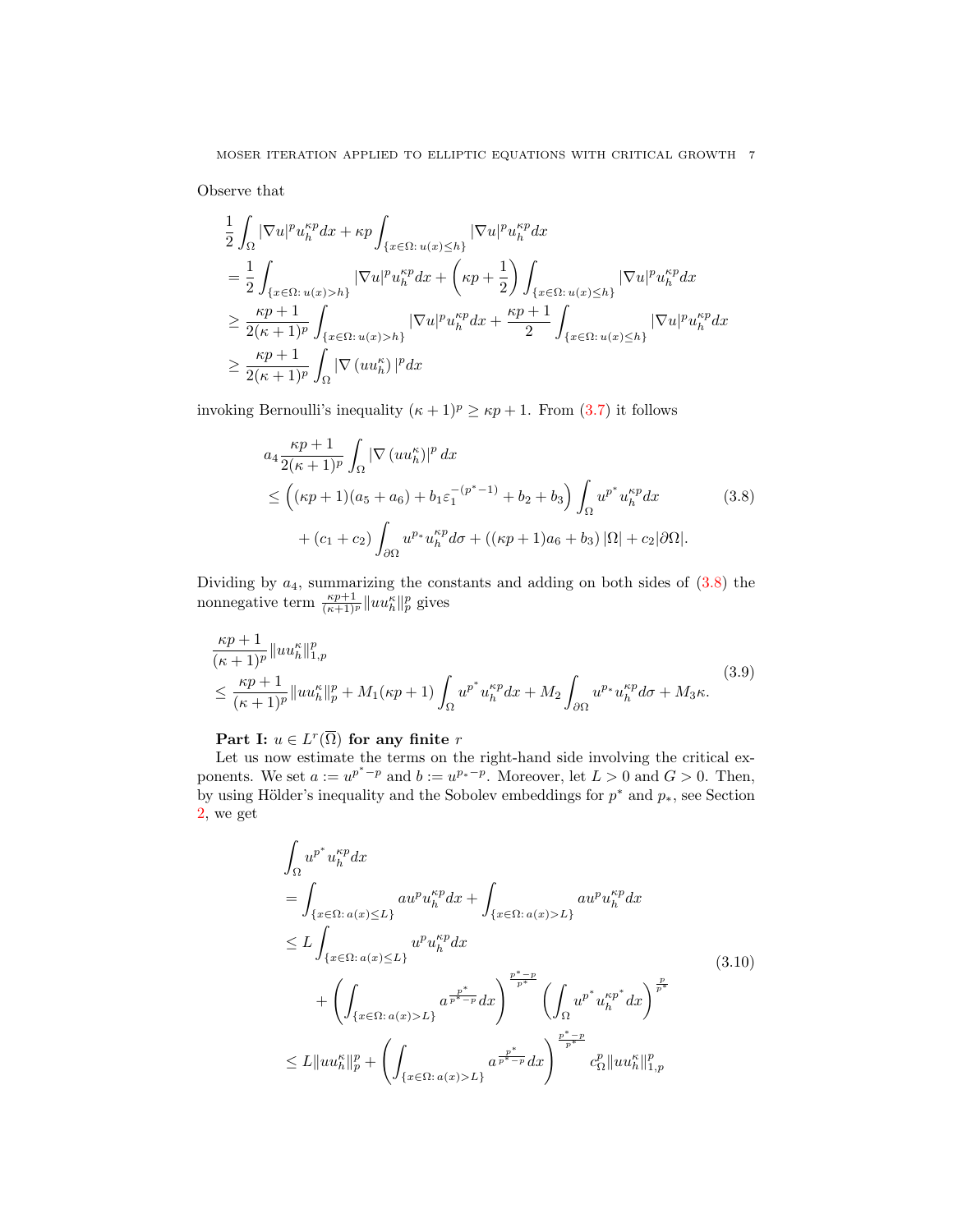and

<span id="page-7-0"></span>
$$
\int_{\partial\Omega} u^{p*} u_h^{\kappa p} d\sigma
$$
\n
$$
= \int_{\{x \in \partial\Omega : b(x) \le G\}} bu^{p} u_h^{\kappa p} d\sigma + \int_{\{x \in \partial\Omega : b(x) > G\}} bu^{p} u_h^{\kappa p} d\sigma
$$
\n
$$
\le G \int_{\{x \in \partial\Omega : b(x) \le G\}} u^{p} u_h^{\kappa p} d\sigma
$$
\n
$$
+ \left( \int_{\{x \in \partial\Omega : b(x) > G\}} b^{\frac{p_*}{p_*}} d\sigma \right)^{\frac{p_* - p}{p_*}} \left( \int_{\partial\Omega} u^{p*} u_h^{\kappa p*} d\sigma \right)^{\frac{p}{p_*}}
$$
\n
$$
\le G \|u u_h^{\kappa}\|_{p,\partial\Omega}^p + \left( \int_{\{x \in \partial\Omega : b(x) > G\}} b^{\frac{p_*}{p_*}} d\sigma \right)^{\frac{p_* - p}{p_*}} c_{\partial\Omega}^p \|u u_h^{\kappa}\|_{1,p}^p
$$
\n(3.11)

with the embedding constants  $c_{\Omega}$  and  $c_{\partial\Omega}$ . Note that

<span id="page-7-1"></span>
$$
H(L) := \left( \int_{\{x \in \Omega : a(x) > L\}} a^{\frac{p^*}{p^*} - p} dx \right)^{\frac{p^* - p}{p^*}} \to 0 \quad \text{as } L \to \infty,
$$
\n
$$
K(G) := \left( \int_{\{x \in \partial\Omega : b(x) > G\}} b^{\frac{p_*}{p_*} - p} d\sigma \right)^{\frac{p_* - p}{p_*}} \to 0 \quad \text{as } G \to \infty.
$$
\n
$$
(3.12)
$$

Combining [\(3.9\)](#page-6-1), [\(3.10\)](#page-6-2), [\(3.11\)](#page-7-0) and [\(3.12\)](#page-7-1) finally yields

$$
\frac{\kappa p + 1}{(\kappa + 1)^p} ||uu_h^{\kappa}||_{1,p}^p
$$
\n
$$
\leq \left[\frac{\kappa p + 1}{(\kappa + 1)^p} + M_1(\kappa p + 1)L\right] ||uu_h^{\kappa}||_p^p + M_1(\kappa p + 1)H(L)c_{\Omega}^p ||uu_h^{\kappa}||_{1,p}^p \qquad (3.13)
$$
\n
$$
+ M_2G||uu_h^{\kappa}||_{p,\partial\Omega}^p + M_2K(G)c_{\partial\Omega}^p ||uu_h^{\kappa}||_{1,p}^p + M_3\kappa.
$$

Now we choose  $L = L(\kappa, u) > 0$  and  $G = G(\kappa, u) > 0$  such that

<span id="page-7-2"></span>
$$
M_1(\kappa p + 1)H(L)c_{\Omega}^p = \frac{\kappa p + 1}{4(\kappa + 1)^p}, \qquad M_2K(G)c_{\partial\Omega}^p = \frac{\kappa p + 1}{4(\kappa + 1)^p}.
$$

Then, [\(3.13\)](#page-7-2) becomes

$$
\frac{\kappa p + 1}{2(\kappa + 1)^p} \|u u_h^{\kappa}\|_{1,p}^p
$$
\n
$$
\leq \left[\frac{\kappa p + 1}{(\kappa + 1)^p} + M_1(\kappa p + 1) L(\kappa, u)\right] \|u u_h^{\kappa}\|_p^p + M_2 G(\kappa, u) \|u u_h^{\kappa}\|_{p,\partial\Omega}^p + M_3 \kappa,
$$
\n(3.14)

where  $L(\kappa, u)$  and  $G(\kappa, u)$  depend on  $\kappa$  and on the solution u.

Case I.1:  $u \in L^r(\Omega)$  for any finite r

We can use Proposition [2.1](#page-3-4) to estimate the remaining boundary term in form of

<span id="page-7-4"></span><span id="page-7-3"></span>
$$
||uu_h^{\kappa}||_{p,\partial\Omega}^p \leq \varepsilon_2||uu_h^{\kappa}||_{1,p}^p + \tilde{c}_1\varepsilon_2^{-\tilde{c}_2}||uu_h^{\kappa}||_p^p. \tag{3.15}
$$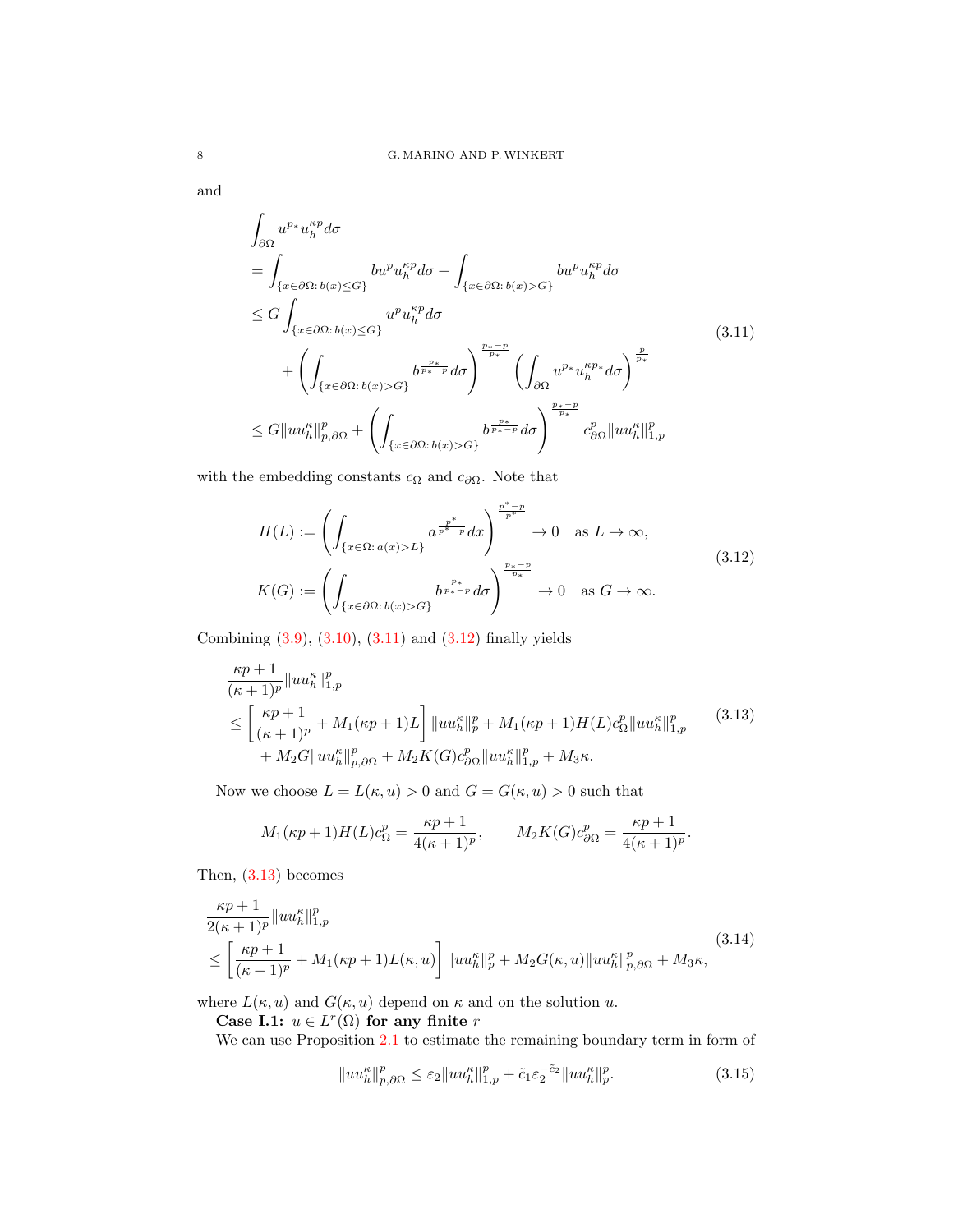Choosing  $\varepsilon_2 = \frac{1}{M_2 G(\kappa, u)} \frac{\kappa p+1}{4(\kappa+1)^p}$  and applying [\(3.15\)](#page-7-3) to [\(3.14\)](#page-7-4) gives

$$
\frac{\kappa p + 1}{4(\kappa + 1)^p} \|u u_h^{\kappa}\|_{1,p}^p
$$
\n
$$
\leq \left[\frac{\kappa p + 1}{(\kappa + 1)^p} + M_1(\kappa p + 1) L(\kappa, u) + M_2 G(\kappa, u) \tilde{c}_1 \varepsilon_2^{-\tilde{c}_2}\right] \|u u_h^{\kappa}\|_p^p + M_3 \kappa.
$$
\n(3.16)

Inequality [\(3.16\)](#page-8-0) can be rewritten as

<span id="page-8-2"></span><span id="page-8-1"></span><span id="page-8-0"></span>
$$
||uu_h^{\kappa}||_{1,p}^p \le M_4(\kappa, u) [||uu_h^{\kappa}||_p^p + 1]
$$
\n(3.17)

with a constant  $M_4(\kappa, u)$  depending on  $\kappa$  and on the function u. We may apply the Sobolev embedding theorem on the left-hand side of [\(3.17\)](#page-8-1) which leads to

$$
||uu_h^{\kappa}||_{p^*} \le c_{\Omega}||uu_h^{\kappa}||_{1,p} \le M_5(\kappa, u) \left[||uu_h^{\kappa}||_p^p + 1\right]^{\frac{1}{p}}.
$$
 (3.18)

Now we can start with the typical bootstrap arguments. We choose  $\kappa_1$  such that  $(\kappa_1 + 1)p = p^*$ . Then [\(3.18\)](#page-8-2) becomes

$$
||uu_h^{\kappa_1}||_{p^*} \le M_5(\kappa_1, u) \left[||uu_h^{\kappa_1}||_p^p + 1\right]^{\frac{1}{p}} \le M_6(\kappa_1, u) \left[||u^{\kappa_1+1}||_p^p + 1\right]^{\frac{1}{p}}
$$
  
=  $M_6(\kappa_1, u) \left[||u||_{p^*}^{p^*} + 1\right]^{\frac{1}{p}} < \infty,$  (3.19)

since  $u_h(x) = \min(u(x), h(x)) \le u(x)$  for a. a.  $x \in \Omega$ . Now we may apply Fatou's Lemma as  $h \to \infty$  in [\(3.19\)](#page-8-3). This gives

$$
||u||_{(\kappa_1+1)p^*} = ||u^{\kappa_1+1}||_{p^*}^{\frac{1}{\kappa_1+1}} \le M_7(\kappa_1, u) \left[ ||u||_{p^*}^{p^*} + 1 \right]^{\frac{1}{(\kappa_1+1)p}} < \infty.
$$
 (3.20)

Hence,  $u \in L^{(\kappa_1+1)p^*}(\Omega)$ . Repeating the steps from  $(3.18)-(3.20)$  $(3.18)-(3.20)$  $(3.18)-(3.20)$  for each  $\kappa$ , we choose a sequence such that

<span id="page-8-4"></span><span id="page-8-3"></span>
$$
\kappa_2 : (\kappa_2 + 1)p = (\kappa_1 + 1)p^*,\n\kappa_3 : (\kappa_3 + 1)p = (\kappa_2 + 1)p^*,\n\vdots \qquad \vdots \qquad \vdots
$$

This shows that

<span id="page-8-6"></span><span id="page-8-5"></span>
$$
||u||_{(\kappa+1)p^*} \le M_8(\kappa, u)
$$
\n(3.21)

for any finite number  $\kappa$ , where  $M_8(\kappa, u)$  is a positive constant depending both on  $\kappa$  and on the solution u. Thus,  $u \in L^r(\Omega)$  for any  $r \in (1,\infty)$ . This proves Case I.1.

Case I.2:  $u \in L^r(\partial\Omega)$  for any finite r

Let us repeat inequality  $(3.14)$  which says

$$
\frac{\kappa p + 1}{2(\kappa + 1)^p} \|u u_h^{\kappa}\|_{1,p}^p
$$
\n
$$
\leq \left[\frac{\kappa p + 1}{(\kappa + 1)^p} + M_9(\kappa p + 1)L(\kappa, u)\right] \|u u_h^{\kappa}\|_p^p
$$
\n
$$
+ M_{10} G(\kappa, u) \|u u_h^{\kappa}\|_{p,\partial\Omega}^p + M_{11} \kappa.
$$
\n(3.22)

Taking into account  $(3.21)$ , we can write  $(3.22)$  in the form

<span id="page-8-7"></span>
$$
||uu_h^{\kappa}||_{1,p}^p \le M_{12}(\kappa, u) \left[||uu_h^{\kappa}||_{p,\partial\Omega}^p + 1\right].
$$
 (3.23)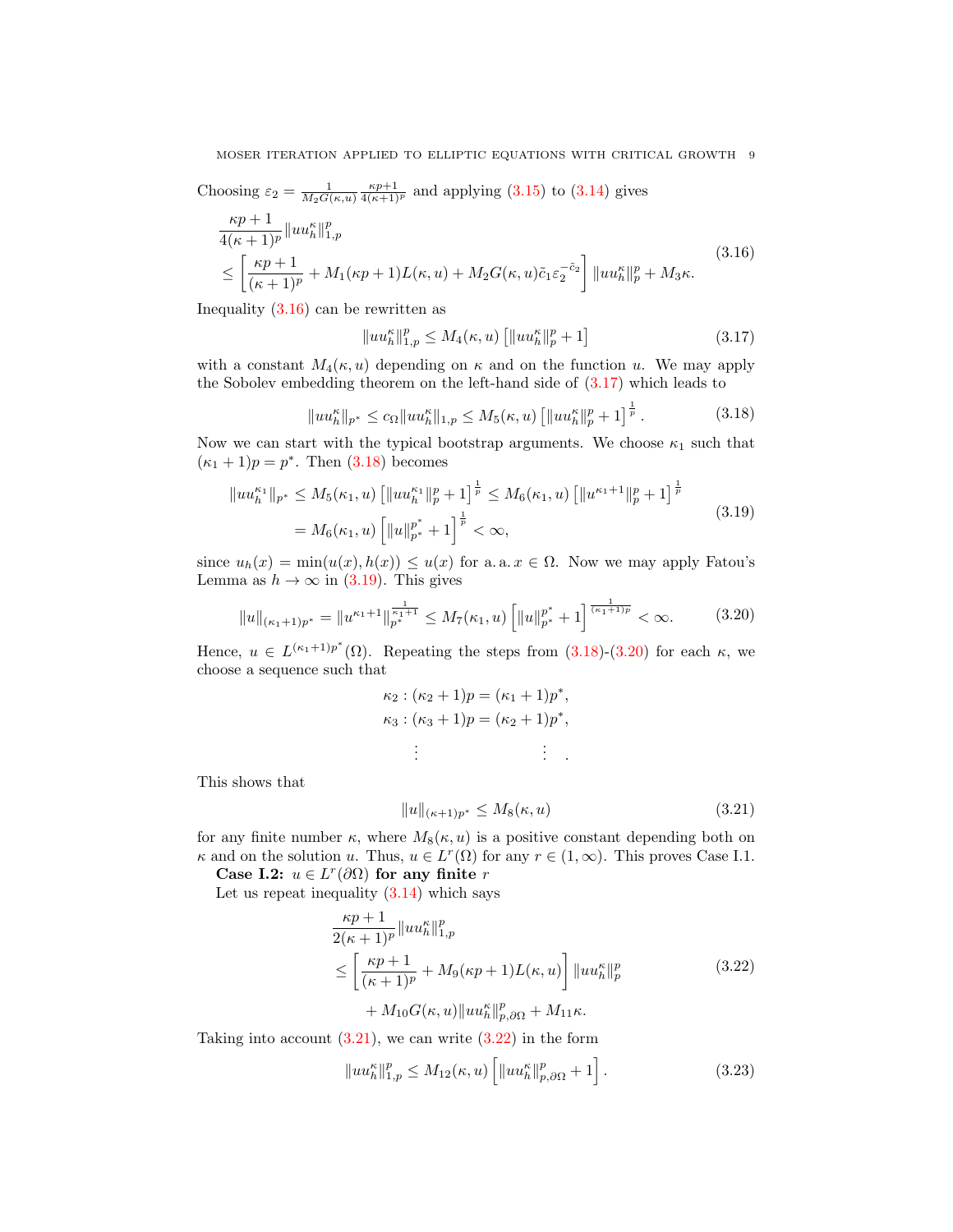Now we may apply the Sobolev embedding theorem for the boundary on the lefthand side of  $(3.23)$ . This gives

<span id="page-9-0"></span>
$$
||uu_h^{\kappa}||_{p_*,\partial\Omega} \le c_{\partial\Omega}||uu_h^{\kappa}||_{1,p} \le M_{13}(\kappa, u) \left[||uu_h^{\kappa}||_{p,\partial\Omega}^p + 1\right]^{\frac{1}{p}}.
$$
 (3.24)

As before we proceed with a bootstrap argument and choose  $\kappa_1$  in [\(3.24\)](#page-9-0) such that  $(\kappa_1 + 1)p = p_*$ . This yields

$$
||uu_h^{\kappa_1}||_{p_*,\partial\Omega} \le M_{13}(\kappa_1, u) \left[||uu_h^{\kappa_1}||_{p,\partial\Omega}^p + 1\right]^{\frac{1}{p}} \le M_{14}(\kappa_1, u) \left[||u^{\kappa_1+1}||_{p,\partial\Omega}^p + 1\right]^{\frac{1}{p}} \le M_{14}(\kappa_1, u) \left[||u||_{p_*,\partial\Omega}^{p_*} + 1\right]^{\frac{1}{p}} < \infty.
$$
\n(3.25)

Applying again Fatou's Lemma we obtain from [\(3.25\)](#page-9-1)

$$
||u||_{(\kappa_1+1)p_*,\partial\Omega} = ||u^{\kappa_1+1}||_{p_*,\partial\Omega}^{\frac{1}{\kappa_1+1}} \le M_{15}(\kappa_1,u) \left[||u||_{p_*,\partial\Omega}^{p_*} + 1\right]^{\frac{1}{(\kappa_1+1)p}} < \infty. \quad (3.26)
$$

Therefore,  $u \in L^{(\kappa_1+1)p_*}(\partial\Omega)$ . For each  $\kappa$  we repeat the steps from  $(3.24)-(3.26)$  $(3.24)-(3.26)$  $(3.24)-(3.26)$ and choose a sequence such that

<span id="page-9-2"></span><span id="page-9-1"></span>
$$
\kappa_2 : (\kappa_2 + 1)p = (\kappa_1 + 1)p_*,
$$
  

$$
\kappa_3 : (\kappa_3 + 1)p = (\kappa_2 + 1)p_*,
$$
  

$$
\vdots
$$

We obtain

<span id="page-9-4"></span><span id="page-9-3"></span>
$$
||u||_{(\kappa+1)p_*,\partial\Omega} \le M_{16}(\kappa,u) \tag{3.27}
$$

for any finite number  $\kappa$ , where  $M_{16}(\kappa, u)$  is a positive constant depending on  $\kappa$  and on the solution u. Thus,  $u \in L^r(\partial\Omega)$  for any  $r \in (1,\infty)$ , and therefore  $u \in L^r(\overline{\Omega})$ for any finite  $r \in (1,\infty)$ . This completes the proof of Part I.

**Part II:**  $u \in L^{\infty}(\overline{\Omega})$ 

Let us recall inequality  $(3.9)$  which says

$$
\frac{\kappa p + 1}{(\kappa + 1)^p} \| u u_h^{\kappa} \|_{1, p}^p
$$
  
\n
$$
\leq \frac{\kappa p + 1}{(\kappa + 1)^p} \| u u_h^{\kappa} \|_p^p + M_{17}(\kappa p + 1) \int_{\Omega} u^{p^*} u_h^{\kappa p} dx
$$
  
\n
$$
+ M_{18} \int_{\partial \Omega} u^{p_*} u_h^{\kappa p} d\sigma + M_{19} \kappa.
$$
\n(3.28)

Let us fix numbers  $\tilde{q}_1 \in (p, p^*)$  and  $\tilde{q}_2 \in (p, p_*)$ . Then, by applying Hölder's inequality and the results of Part I, see  $(3.21)$  and  $(3.27)$ , we derive for the several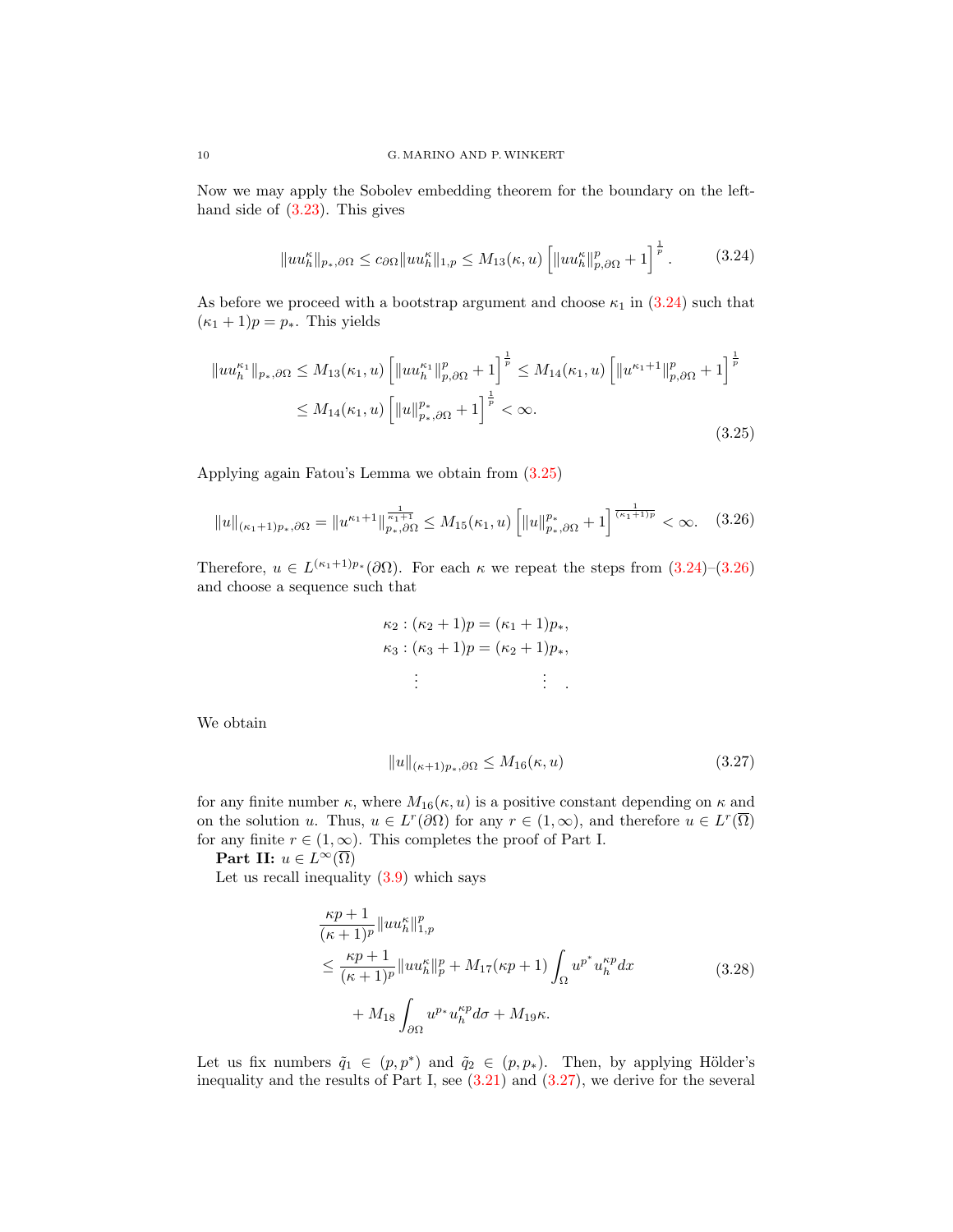# MOSER ITERATION APPLIED TO ELLIPTIC EQUATIONS WITH CRITICAL GROWTH 11

terms on the right-hand side of [\(3.28\)](#page-9-4)

$$
||uu_h^{\kappa}||_p^p \le |\Omega|^{\frac{\tilde{q}_1-p}{\tilde{q}_1}} \left(\int_{\Omega} (uu_h^{\kappa})^{\tilde{q}_1} dx\right)^{\frac{p}{\tilde{q}_1}} \le M_{20} ||uu_h^{\kappa}||_{\tilde{q}_1}^p,
$$
  

$$
\int_{\Omega} u^{p^*} u_h^{\kappa p} dx = \int_{\Omega} u^{p^* - p} (uu_h^{\kappa})^p dx
$$
  

$$
\le \left(\int_{\Omega} u^{\frac{p^* - p}{\tilde{q}_1 - p} \tilde{q}_1} dx\right)^{\frac{\tilde{q}_1 - p}{\tilde{q}_1}} \left(\int_{\Omega} (uu_h^{\kappa})^{\tilde{q}_1}\right)^{\frac{p}{\tilde{q}_1}} \le M_{21} ||uu_h^{\kappa}||_{\tilde{q}_1}^p,
$$
  

$$
\int_{\partial\Omega} u^{p_*} u_h^{\kappa p} d\sigma = \int_{\partial\Omega} u^{p_* - p} (uu_h^{\kappa})^p d\sigma
$$
  

$$
\le \left(\int_{\partial\Omega} u^{\frac{p_* - p}{\tilde{q}_2 - p} \tilde{q}_2} d\sigma\right)^{\frac{\tilde{q}_2 - p}{\tilde{q}_2}} \left(\int_{\partial\Omega} (uu_h^{\kappa})^{\tilde{q}_2} d\sigma\right)^{\frac{p}{\tilde{q}_2}}
$$
  

$$
\le M_{22} ||uu_h^{\kappa}||_{\tilde{q}_2, \partial\Omega}^p.
$$
  
(3.29)

Note that  $M_{21}$ ,  $M_{22}$  are finite because of Part I. Moreover, we see from the calculations above that

<span id="page-10-0"></span>
$$
M_{21} = M_{21} \left( \|u\|_{\frac{p^*-p}{\tilde{q}_1 - p}\tilde{q}_1} \right) \quad \text{and} \quad M_{22} = M_{22} \left( \|u\|_{\frac{p_* - p}{\tilde{q}_2 - p}\tilde{q}_2} \right). \tag{3.30}
$$

Using  $(3.29)$  to  $(3.28)$  leads to

$$
\frac{\kappa p+1}{(\kappa+1)^p} \|uu_h^{\kappa}\|_{1,p}^p \le M_{23} \frac{\kappa p+1}{(\kappa+1)^p} \|uu_h^{\kappa}\|_{\tilde{q}_1}^p + M_{24} \|uu_h^{\kappa}\|_{\tilde{q}_2,\partial\Omega}^p + M_{25}\kappa. \tag{3.31}
$$

Case II.1:  $u \in L^{\infty}(\Omega)$ 

As before, we can estimate the boundary term via Proposition [2.1](#page-3-4) and then use Hölder's inequality as seen in the first line of  $(3.29)$ . This gives

<span id="page-10-5"></span><span id="page-10-2"></span><span id="page-10-1"></span>
$$
||uu_h^{\kappa}||_{\tilde{q}_2,\partial\Omega}^p \leq \varepsilon_3 ||uu_h^{\kappa}||_{1,p}^p + \tilde{c}_1 \varepsilon_3^{-\tilde{c}_2} ||uu_h^{\kappa}||_p^p
$$
  

$$
\leq \varepsilon_3 ||uu_h^{\kappa}||_{1,p}^p + \tilde{c}_1 \varepsilon_3^{-\tilde{c}_2} M_{20} ||uu_h^{\kappa}||_{\tilde{q}_1}^p.
$$
 (3.32)

Now we choose  $\varepsilon_3 = \frac{\kappa p + 1}{2M_{24}(\kappa + 1)^p}$  and apply  $(3.32)$  in  $(3.31)$  to obtain

$$
\frac{\kappa p+1}{2(\kappa+1)^p} \|u u_h^{\kappa}\|_{1,p}^p \le \left(M_{23}(\kappa p+1) + \tilde{c}_1 \varepsilon_3^{-\tilde{c}_2} M_{20} M_{24}\right) \|u u_h^{\kappa}\|_{\tilde{q}_1}^p + M_{25} \kappa. \tag{3.33}
$$

Inequality [\(3.33\)](#page-10-3) can be rewritten in the form

<span id="page-10-4"></span><span id="page-10-3"></span>
$$
||uu_h^{\kappa}||_{1,p}^p \le M_{26} \left( (\kappa+1)^p \right)^{M_{27}} \left[ ||uu_h^{\kappa}||_{\tilde{q}_1}^p + 1 \right]. \tag{3.34}
$$

In order so see this, note that

$$
\frac{2(\kappa+1)^p}{\kappa p+1} \left( M_{23}(\kappa p+1) + \tilde{c}_1 \varepsilon_3^{-\tilde{c}_2} M_{20} M_{24} \right)
$$
  
=  $2(\kappa+1)^p \left( M_{23} + \tilde{c}_1 \left( \frac{2M_{24}(\kappa+1)^p}{\kappa p+1} \right)^{\tilde{c}_2} \frac{1}{\kappa p+1} M_{20} M_{24} \right)$   
 $\leq M_{26} \left( (\kappa+1)^p \right)^{M_{27}}.$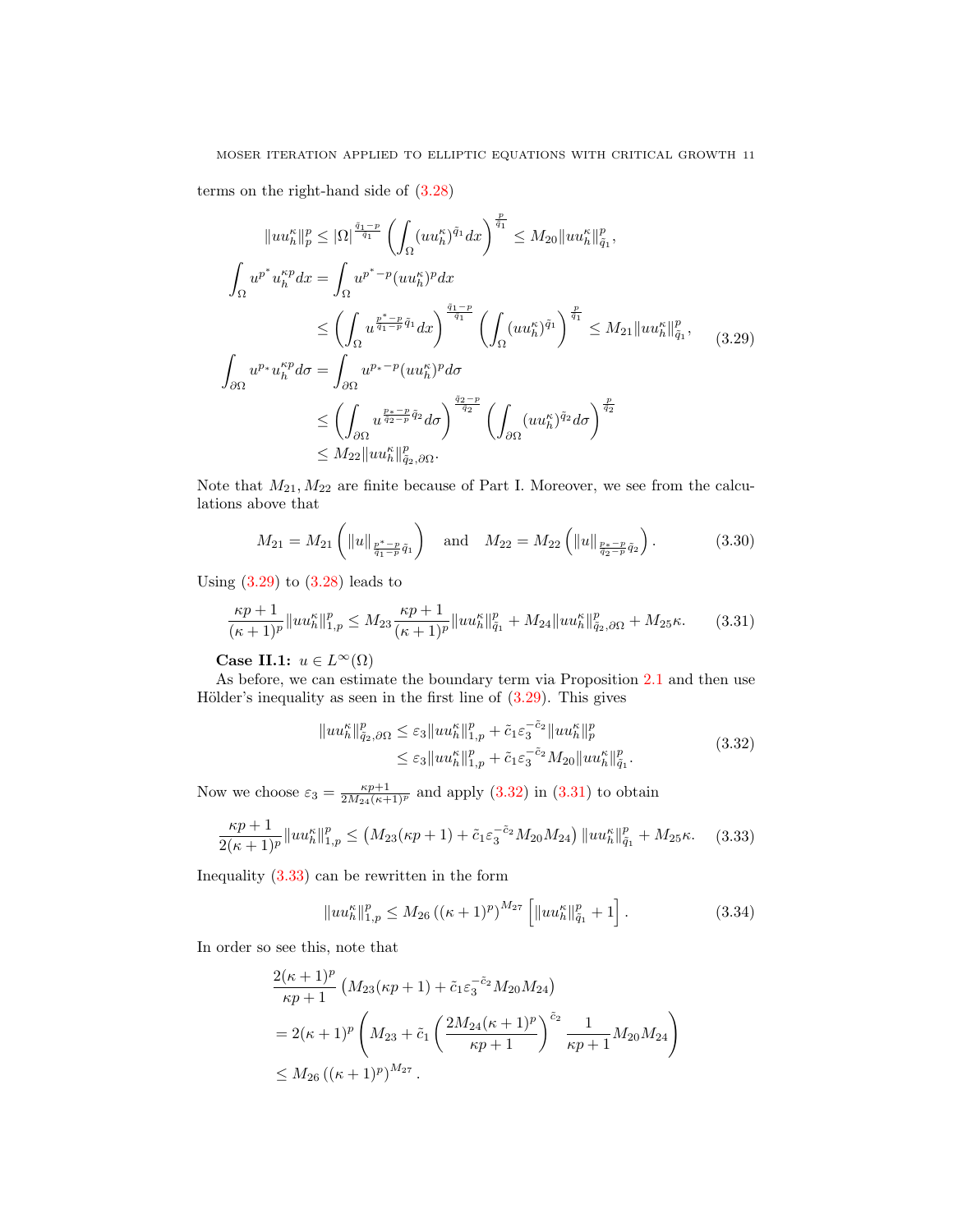Now we may apply the Sobolev embedding on the left-hand side of [\(3.34\)](#page-10-4) and the fact that  $u \in L^r(\Omega)$  for any finite  $r \in (1, \infty)$  to get

$$
||uu_h^{\kappa}||_{p^*} \le c_{\Omega}||uu_h^{\kappa}||_{1,p} \le M_{27} ((\kappa+1)^{M_{28}}) \left[||uu_h^{\kappa}||_{\tilde{q}_1}^p + 1\right]^{\frac{1}{p}} \le M_{29} ((\kappa+1)^{M_{28}}) \left[||u^{\kappa+1}||_{\tilde{q}_1}^p + 1\right]^{\frac{1}{p}} < \infty.
$$
\n(3.35)

Applying Fatou's Lemma in [\(3.35\)](#page-11-0) implies that

$$
||u||_{(\kappa+1)p^*} = ||u^{\kappa+1}||_{p^*}^{\frac{1}{\kappa+1}} \le M_{29}^{\frac{1}{\kappa+1}} ((\kappa+1)^{M_{28}})^{\frac{1}{\kappa+1}} \left[ ||u^{\kappa+1}||_{\tilde{q}_1}^p + 1 \right]^{\frac{1}{(\kappa+1)p}}.
$$
 (3.36)

Observe that

$$
((\kappa+1)^{M_{28}})^{\frac{1}{\sqrt{\kappa+1}}} \ge 1 \quad \text{and} \quad \lim_{\kappa \to \infty} ((\kappa+1)^{M_{28}})^{\frac{1}{\sqrt{\kappa+1}}} = 1.
$$

Hence, we find a constant  $M_{30} > 1$  such that

<span id="page-11-1"></span><span id="page-11-0"></span>
$$
\left( (\kappa + 1)^{M_{28}} \right)^{\frac{1}{\kappa + 1}} \le M_{30}^{\frac{1}{\sqrt{\kappa + 1}}}.
$$
\n(3.37)

From  $(3.36)$  and  $(3.37)$  we derive

$$
||u||_{(\kappa+1)p^*} \le M_{29}^{\frac{1}{\kappa+1}} M_{30}^{\frac{1}{\sqrt{\kappa+1}}} \left[ ||u^{\kappa+1}||_{\tilde{q}_1}^p + 1 \right]^{\frac{1}{(\kappa+1)p}}.
$$
 (3.38)

Now we are ready to prove the uniform boundedness with respect to  $\kappa$ . To this end, suppose there is a sequence  $\kappa_n \to \infty$  such that

<span id="page-11-3"></span><span id="page-11-2"></span>
$$
\|u^{\kappa_n+1}\|_{\tilde q_1}^p\leq 1,
$$

which is equivalent to

<span id="page-11-5"></span><span id="page-11-4"></span>
$$
||u||_{(\kappa_n+1)\tilde{q}_1}\leq 1,
$$

then Proposition [2.2](#page-3-2) implies that  $||u||_{\infty} < \infty$ .

In the opposite case there exists a number  $\kappa_0 > 0$  such that

$$
||u^{\kappa+1}||_{\tilde{q}_1}^p > 1 \qquad \text{for any } \kappa \ge \kappa_0. \tag{3.39}
$$

Combining [\(3.38\)](#page-11-3) and [\(3.39\)](#page-11-4) yields

$$
||u||_{(\kappa+1)p^*} \le M_{29}^{\frac{1}{\kappa+1}} M_{30}^{\frac{1}{\sqrt{\kappa+1}}} \left[2||u^{\kappa+1}||_{\tilde{q}_1}^p\right]^{\frac{1}{(\kappa+1)p}} \le M_{31}^{\frac{1}{\kappa+1}} M_{30}^{\frac{1}{\sqrt{\kappa+1}}} ||u||_{(\kappa+1)\tilde{q}_1} \tag{3.40}
$$

for any  $\kappa \geq \kappa_0$ . Applying again the bootstrap arguments we define a sequence  $(\kappa_n)$ such that

<span id="page-11-6"></span>
$$
\kappa_1: (\kappa_1 + 1)\tilde{q}_1 = (\kappa_0 + 1)p^*,\n\kappa_2: (\kappa_2 + 1)\tilde{q}_1 = (\kappa_1 + 1)p^*,\n\kappa_3: (\kappa_3 + 1)\tilde{q}_1 = (\kappa_2 + 1)p^*,\n\vdots \qquad \vdots \qquad (3.41)
$$

By induction, from  $(3.40)$  and  $(3.41)$ , we obtain

$$
||u||_{(\kappa_n+1)p^*} \leq M_{31}^{\frac{1}{\kappa_n+1}} M_{30}^{\frac{1}{\sqrt{\kappa_n+1}}} ||u||_{(\kappa_n+1)\tilde{q}_1} = M_{31}^{\frac{1}{\kappa_n+1}} M_{30}^{\frac{1}{\sqrt{\kappa_n+1}}} ||u||_{(\kappa_{n-1}+1)p^*}
$$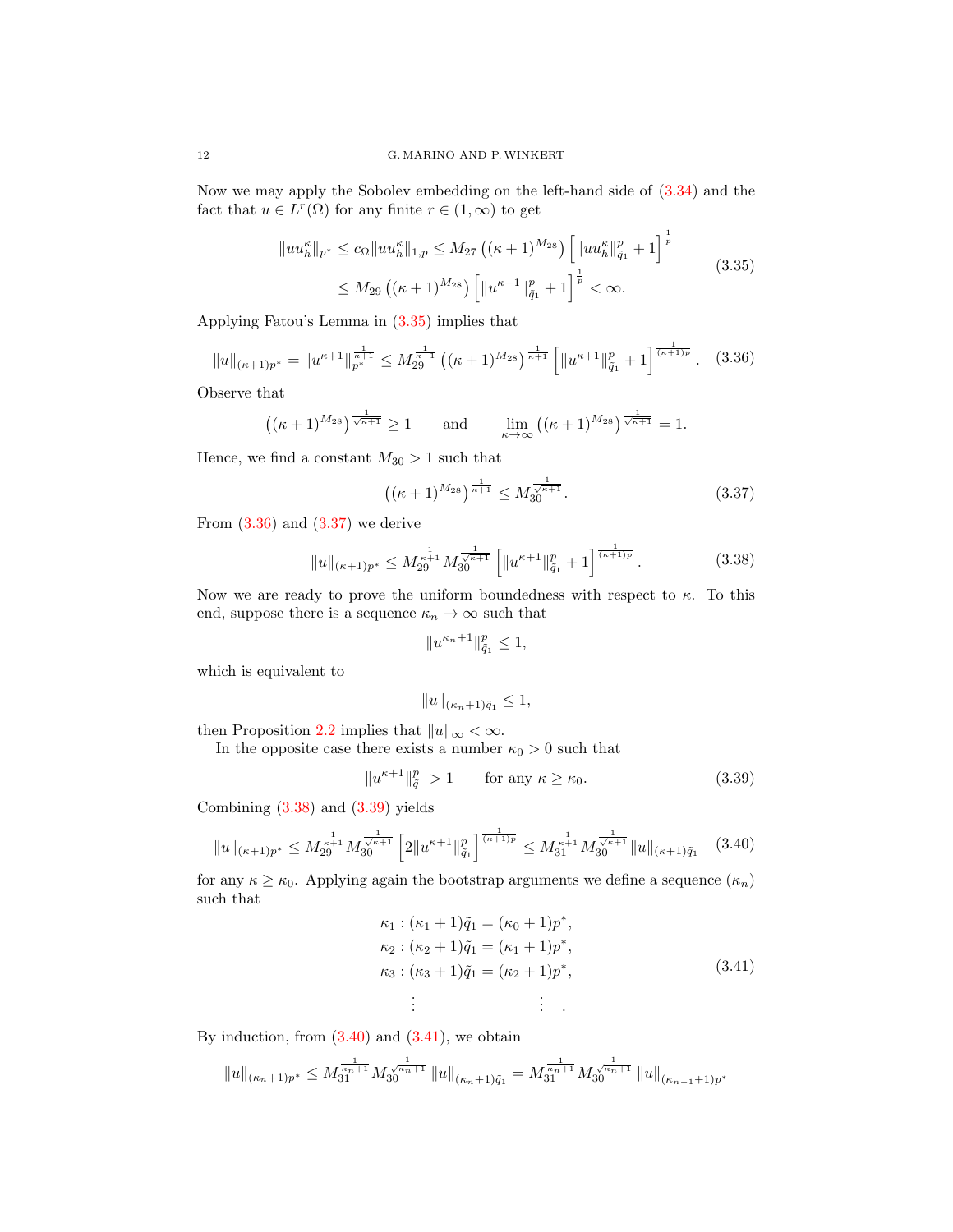for any  $n \in \mathbb{N}$ , where the sequence  $(\kappa_n)$  is chosen in such a way that  $(\kappa_n + 1)$  $(\kappa_0+1)\left(\frac{p^*}{\tilde{a}_1}\right)$  $\left(\frac{p^*}{\tilde{q}_1}\right)^n$ . Following this we see that

$$
||u||_{(\kappa_n+1)p^*}\leq M_{31}^{\sum\limits_{i=1}^{n}\frac{1}{\kappa_i+1}}M_{30}^{\sum\limits_{i=1}^{n}\frac{1}{\sqrt{\kappa_i+1}}}\|u\|_{(\kappa_0+1)p^*}
$$

with  $(\kappa_n+1)p^* \to \infty$  as  $n \to \infty$ . Since  $\frac{1}{\kappa_i+1} = \frac{1}{\kappa_0+1} \left(\frac{\tilde{q}_1}{p^*}\right)^i$  and  $\frac{\tilde{q}_1}{p^*} < 1$ , there is a constant  $M_{32} > 0$  such that

$$
||u||_{(\kappa_n+1)p^*} \le M_{32}||u||_{(\kappa_0+1)p^*} < \infty,
$$

where the finiteness of the right-hand side follows from Part I. Now we may apply Proposition [2.2](#page-3-2) to conclude that  $u \in L^{\infty}(\Omega)$ , that is, there exists  $M > 0$ , which depends on the given data and on u, such that  $||u||_{\infty} \leq M$ .

Case II.2:  $u \in L^{\infty}(\partial\Omega)$ 

This case follows directly from Case II.1 and Proposition [2.4.](#page-3-0) Combining Case II.1 and II.2 shows that  $u \in L^{\infty}(\overline{\Omega})$ .

<span id="page-12-0"></span>

**Remark 3.2.** It is clear that hypothesis  $(H1)$  is not needed in the proof of Theorem [3.1,](#page-4-1) but it is necessary to have a well-defined definition of a weak solution.

Remark 3.3. Since problem [\(1.1\)](#page-0-1) involves functions that can exhibit a critical growth, one cannot expect to find a constant M which depends in an explicit way on natural norms such as  $||u||_{p*}$  or  $||u||_{p_*,\partial\Omega}$ . But, if one searches for a dependence on norms that are greater than the critical ones, then a possible dependence is given on the norms  $||u||_{\frac{p^*-p}{\tilde{q}_1-\tilde{p}}\tilde{q}_1}$  as well as  $||u||_{\frac{p_*-p}{\tilde{q}_2-\tilde{p}}\tilde{q}_2,\partial\Omega}$ , where  $\tilde{q}_1 \in (p,p^*)$  and  $\tilde{q}_2 \in (p,p_*)$ , as seen in the proof of Theorem [3.1,](#page-4-1) see [\(3.30\)](#page-10-5).

Based on the results of Theorem [3.1,](#page-4-1) we obtain regularity results for solutions of type [\(1.1\)](#page-0-1). For simplification we drop the s-dependence of the operator. To this end, let  $\vartheta \in C^1(0,\infty)$  be a function such that

$$
0 < a_1 \le \frac{t\vartheta'(t)}{\vartheta(t)} \le a_2 \quad \text{and} \quad a_3 t^{p-1} \le \vartheta(t) \le a_4 \left(1 + t^{p-1}\right) \tag{3.42}
$$

for all  $t > 0$ , with some constants  $a_i > 0$ ,  $i \in \{1, 2, 3, 4\}$  and for  $1 < p < \infty$ . The hypotheses on  $A: \overline{\Omega} \times \mathbb{R}^N \to \mathbb{R}^N$  read as follows.

- $H(\mathcal{A})$ :  $\mathcal{A}(x,\xi) = \mathcal{A}_0(x,|\xi|) \xi$  with  $\mathcal{A}_0 \in C(\overline{\Omega} \times \mathbb{R}_+)$  for all  $\xi \in \mathbb{R}^N$ , where  $\mathbb{R}_+$  $[0, +\infty)$  and with  $\mathcal{A}_0(x, t) > 0$  for all  $x \in \overline{\Omega}$  and for all  $t > 0$ . Moreover,
	- (i)  $A_0 \in C^1(\overline{\Omega} \times (0,\infty))$ ,  $t \to tA_0(x,t)$  is strictly increasing in  $(0,\infty)$ ,  $\lim_{t\to 0^+} t\mathcal{A}_0(x,t) = 0$  for all  $x \in \Omega$  and

$$
\lim_{t \to 0^+} \frac{t\mathcal{A}_0'(x,t)}{\mathcal{A}_0(x,t)} = c > -1 \quad \text{for all } x \in \overline{\Omega};
$$

- (ii)  $|\nabla_{\xi} \mathcal{A}(x,\xi)| \leq a_5 \frac{\vartheta(|\xi|)}{|\xi|}$  $\frac{(|S|)}{|\xi|}$  for all  $x \in \overline{\Omega}$ , for all  $\xi \in \mathbb{R}^N \setminus \{0\}$  and for some  $a_5 > 0$ ;
- (iii)  $\nabla_{\xi} \mathcal{A}(x,\xi) y \cdot y \geq \frac{\vartheta(|\xi|)}{|\xi|}$  $\frac{(|S|)}{|\xi|}|y|^2$  for all  $x \in \overline{\Omega}$ , for all  $\xi \in \mathbb{R}^N \setminus \{0\}$  and for all  $y \in \mathbb{R}^N$ .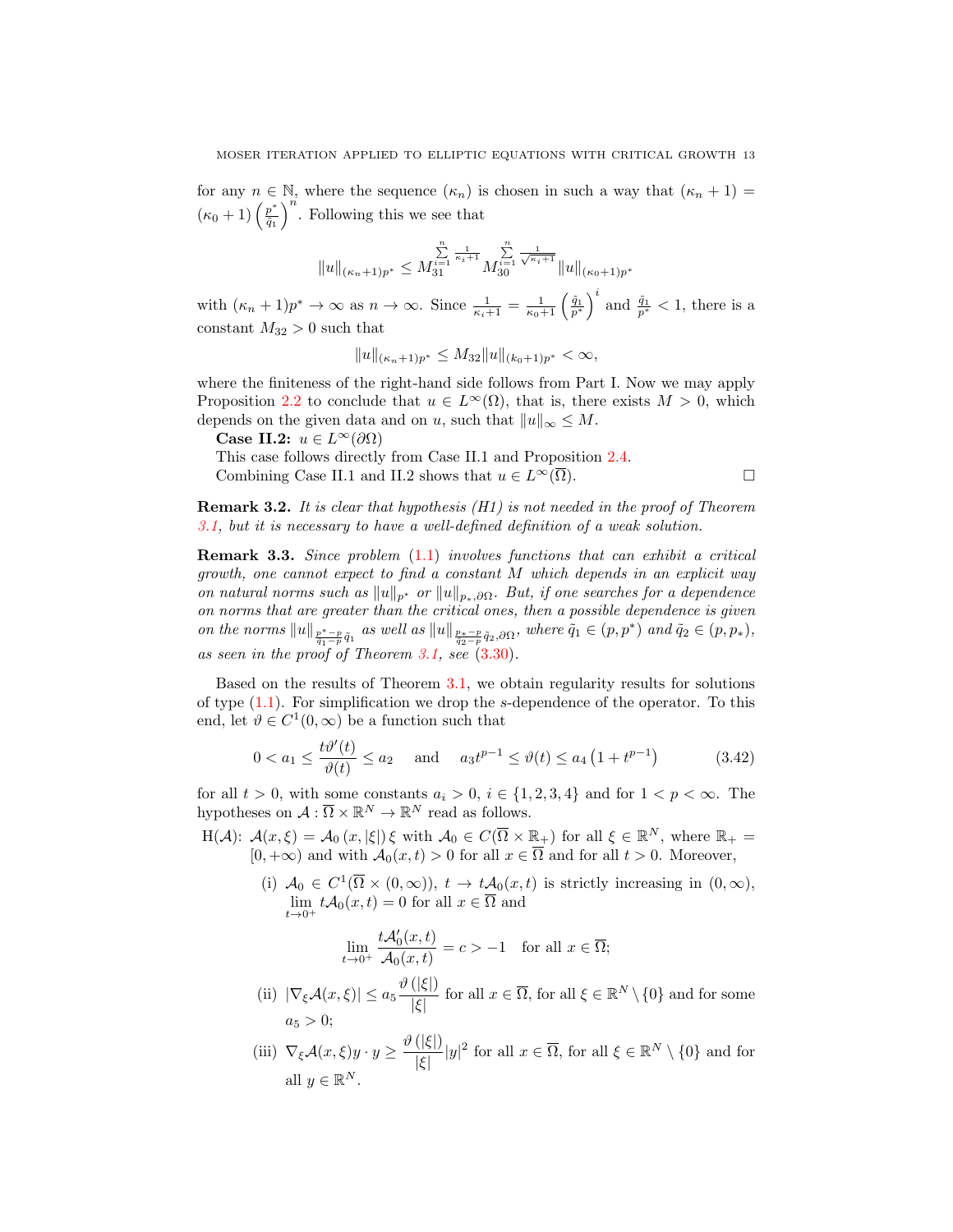**Remark 3.4.** We chose the special structure in  $H(A)$  to apply the nonlinear regularity theory, which is mainly based on the results of Lieberman [\[11\]](#page-15-8) and Pucci-Serrin [\[15\]](#page-16-12). Closely related to this subject is also the work by Motreanu-Motreanu-Papageorgiou [\[12\]](#page-15-10). If we set

<span id="page-13-0"></span>
$$
G_0(x,t) = \int_0^t \mathcal{A}_0(x,s)sds,
$$

then  $G_0 \in C^1(\overline{\Omega} \times \mathbb{R}_+)$  and the function  $G_0(x, \cdot)$  is increasing and strictly convex for all  $x \in \overline{\Omega}$ . We set  $G(x,\xi) = G_0(x,|\xi|)$  for all  $(x,\xi) \in \overline{\Omega} \times \mathbb{R}^N$  and obtain that  $G \in C^1(\overline{\Omega} \times \mathbb{R}^N)$  and that the function  $\xi \to G(x,\xi)$  is convex. Moreover, we easily derive that

$$
\nabla_{\xi} G(x,\xi) = (G_0)'_t(x,|\xi|) \frac{\xi}{|\xi|} = \mathcal{A}_0(x,|\xi|) \xi = \mathcal{A}(x,\xi)
$$

for all  $\xi \in \mathbb{R}^N \setminus \{0\}$  and  $\nabla_{\xi} G(x, 0) = 0$ . So,  $G(x, \cdot)$  is the primitive of  $\mathcal{A}(x, \cdot)$ . This fact, the convexity of  $G(x, \cdot)$  and since  $G(x, 0) = 0$  for all  $x \in \overline{\Omega}$  imply that

$$
G(x,\xi) \le \mathcal{A}(x,\xi) \cdot \xi \quad \text{for all } (x,\xi) \in \overline{\Omega} \times \mathbb{R}^N. \tag{3.43}
$$

The next lemma summarizes the main properties of  $\mathcal{A}: \overline{\Omega} \times \mathbb{R}^N \to \mathbb{R}^N$ . The result is an easy consequence of  $(3.42)$  and the hypotheses  $H(A)$ .

**Lemma 3.5.** If hypotheses  $H(A)$  are satisfied, then the following hold:

(i)  $A \in C(\overline{\Omega} \times \mathbb{R}^N, \mathbb{R}^N) \cap C^1(\overline{\Omega} \times (\mathbb{R}^N \setminus \{0\}), \mathbb{R}^N)$  and the map  $\xi \to A(x, \xi)$  is continuous and strictly monotone (hence, maximal monotone) for all  $x \in \overline{\Omega}$ ; (ii)  $|\mathcal{A}(x,\xi)| \leq a_6 \left(1+|\xi|^{p-1}\right)$  for all  $x \in \overline{\Omega}$ , for all  $\xi \in \mathbb{R}^N$  and for some  $a_6 > 0$ ; (iii)  $\mathcal{A}(x,\xi)\cdot \xi \geq \frac{a_3}{p-1}|\xi|^p$  for all  $x \in \overline{\Omega}$  and for all  $\xi \in \mathbb{R}^N$ .

From this lemma along with [\(3.43\)](#page-13-0) we easily deduce the following growth estimates for the primitive  $G(x, \cdot)$ .

Corollary 3.6. If hypotheses  $H(A)$  hold, then

<span id="page-13-1"></span>
$$
\frac{a_3}{p(p-1)}|\xi|^p \le G(x,\xi) \le a_7 (1+|\xi|^p)
$$

for all  $x \in \overline{\Omega}$ , for all  $\xi \in \mathbb{R}^N$  and for some  $a_7 > 0$ .

Let  $A: W^{1,p}(\Omega) \to W^{1,p}(\Omega)^*$  be the nonlinear map defined by

$$
\langle A(u), \varphi \rangle = \int_{\Omega} \mathcal{A}(x, \nabla u) \cdot \nabla \varphi dx \quad \text{for all } u, \varphi \in W^{1, p}(\Omega). \tag{3.44}
$$

The next proposition summarizes the main properties of this operator, see Gasingski-Papageorgiou [\[6\]](#page-15-11).

**Proposition 3.7.** Let the hypotheses H(A) be satisfied and let  $A : W^{1,p}(\Omega) \to$  $W^{1,p}(\Omega)^*$  be the map defined in [\(3.44\)](#page-13-1). Then, A is bounded, continuous, monotone (hence maximal monotone) and of type  $(S_+)$ .

Let us state some operators which fit in our setting and which are of much interest.

Example 3.8. For simplicity, we drop the x-dependence of the operator A. The following maps satisfy hypotheses  $H(A)$ :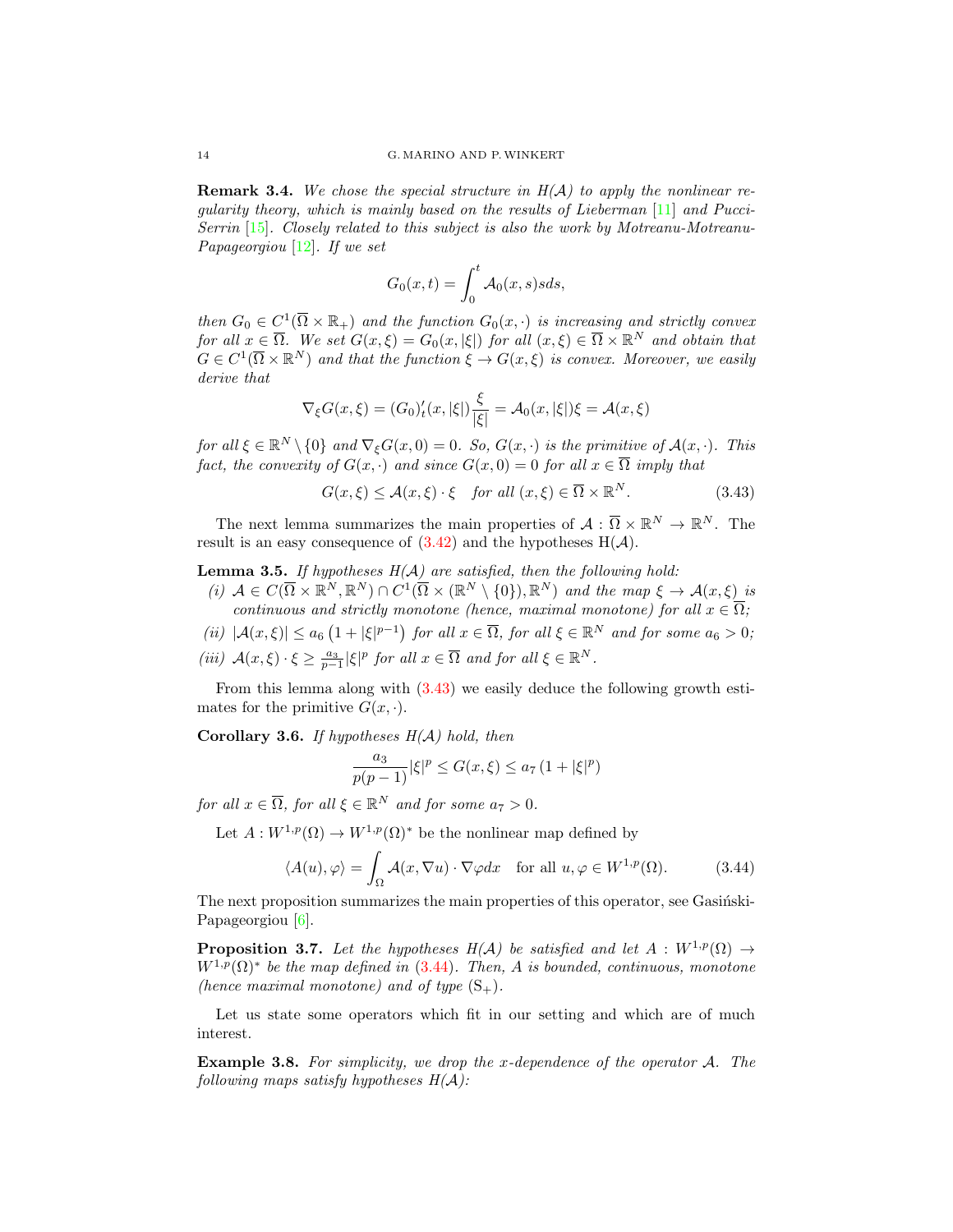(i) Let  $A(\xi) = |\xi|^{p-2}\xi$  with  $1 < p < \infty$ . This map corresponds to the p-Laplace differential operator defined by

$$
\Delta_p u = \text{div}\left( |\nabla u|^{p-2} \nabla u \right) \quad \text{for all } u \in W^{1,p}(\Omega).
$$

The potential is  $G(\xi) = \frac{1}{p} |\xi|^p$  for all  $\xi \in \mathbb{R}^N$ .

- (ii) The function  $A(\xi) = |\xi|^{p-2}\xi + \mu |\xi|^{q-2}\xi$  with  $1 < q < p < \infty$  and  $\mu > 0$ compares with the  $(p, q)$ -differential operator defined by  $\Delta_p u + \mu \Delta_q u$  for all  $u \in W^{1,p}(\Omega)$ . The potential is  $G(\xi) = \frac{1}{p} |\xi|^p + \frac{\mu}{q} |\xi|^q$  for all  $\xi \in \mathbb{R}^N$ .
- (iii) If  $\mathcal{A}(\xi) = (1+|\xi|^2)^{\frac{p-2}{2}} \xi$  with  $1 < p < \infty$ , then this map represents the generalized p-mean curvature differential operator defined by

$$
\operatorname{div}\left[ (1+|\nabla u|^2)^{\frac{p-2}{2}} \nabla u \right] \quad \text{for all } u \in W^{1,p}(\Omega).
$$
  
The potential is  $G(\xi) = \frac{1}{p} \left[ (1+|\xi|^2)^{\frac{p}{2}} - 1 \right]$  for all  $\xi \in \mathbb{R}^N$ .

Let us write hypotheses (H) without the structure conditions on  $A$ .

 $H(\mathcal{B},\mathcal{C})$ : The functions  $\mathcal{B}: \Omega \times \mathbb{R} \times \mathbb{R}^N \to \mathbb{R}$  and  $\mathcal{C}: \partial \Omega \times \mathbb{R} \to \mathbb{R}$  are Carathéodory functions satisfying the following structure conditions:

$$
|\mathcal{B}(x,s,\xi)| \le b_1 |\xi|^{p \frac{q_1 - 1}{q_1}} + b_2 |s|^{q_1 - 1} + b_3, \quad \text{for a.a. } x \in \Omega,
$$
  

$$
|\mathcal{C}(x,s)| \le c_1 |s|^{q_2 - 1} + c_2, \quad \text{for a.a. } x \in \partial\Omega,
$$

for all  $s \in \mathbb{R}$ , for all  $\xi \in \mathbb{R}^N$ , with positive constants  $b_j, c_k$   $(j \in \{1, 2, 3\},\)$  $k \in \{1, 2\}$  and fixed numbers  $p, q_1, q_2$  such that

$$
1 < p < \infty, \qquad p \le q_1 \le p^*, \qquad p \le q_2 \le p_*
$$

with the critical exponents stated in  $(2.2)$  and  $(2.1)$ . Moreover, C satisfies the condition

$$
|\mathcal{C}(x,s) - \mathcal{C}(y,t)| \le L[|x-y|^{\alpha} + |s-t|^{\alpha}], \quad |\mathcal{C}(x,s)| \le L
$$
  
for all  $(x,s), (y,t) \in \partial\Omega \times [-M_0, M_0]$  with  $\alpha \in (0,1]$  and constants  $M_0 > 0$   
and  $L > 0$ .

Based on the hypotheses  $H(A)$  and  $H(\mathcal{B}, \mathcal{C})$ , problem  $(1.1)$  becomes

<span id="page-14-0"></span>
$$
-\operatorname{div} \mathcal{A}(x, \nabla u) = \mathcal{B}(x, u, \nabla u) \quad \text{in } \Omega,
$$
  

$$
\mathcal{A}(x, \nabla u) \cdot \nu = \mathcal{C}(x, u) \quad \text{on } \partial \Omega.
$$
 (3.45)

Combining Theorem [3.1](#page-4-1) and the regularity theory of Lieberman [\[11\]](#page-15-8) leads to the following result.

**Theorem 3.9.** Let  $\Omega \subset \mathbb{R}^N$ ,  $N > 1$ , be a bounded domain with a  $C^{1,\alpha}$ -boundary  $\partial\Omega$ and let the assumptions  $H(A)$  and  $H(\mathcal{B}, \mathcal{C})$  be satisfied. Then, every weak solution  $u \in W^{1,p}(\Omega)$  of problem  $(3.45)$  belongs to  $C^{1,\beta}(\overline{\Omega})$  for some  $\beta \in (0,1)$  such that  $\beta = \beta(a_1, a_2, a_5, \alpha, N)$  and

$$
||u||_{C^{1,\beta}(\overline{\Omega})} \leq C(a_1, a_2, a_3, a_5, N, \vartheta(1), M, \alpha, b_1, b_2, b_3)
$$

where M is the constant that comes from the statement of Theorem [3.1.](#page-4-1)

*Proof.* We will apply Theorem 1.7 of Lieberman  $\left[11\right]$  and the comment after this theorem concerning global Hölder gradient estimates. First, we know from Theorem [3.1](#page-4-1) that  $||u||_{\infty} \leq M$ . The only thing we need to do is to check that the conditions  $(1.10a)$ – $(1.10d)$  in [\[11,](#page-15-8) p. 320] are satisfied. From conditions H( $\mathcal{A}$ )(iii), (ii) we see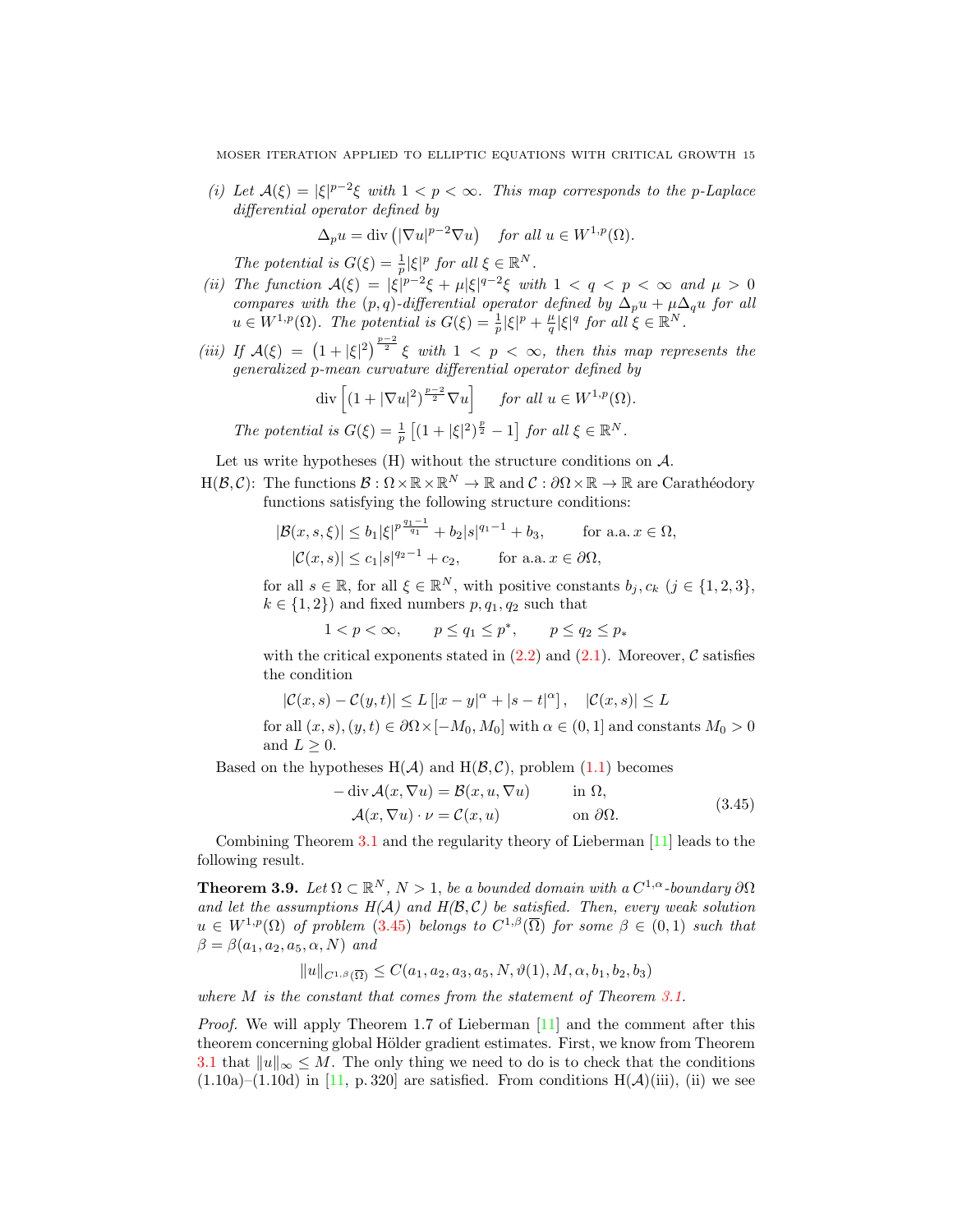that the assumptions (1.10a) and (1.10b) are satisfied. Moreover, from  $H(\mathcal{B}, \mathcal{C})$  and [\(3.42\)](#page-12-0) we obtain

$$
|\mathcal{B}(x, s, \xi)| \le b_1 |\xi|^{p \frac{q_1 - 1}{q_1}} + b_2 |s|^{q_1 - 1} + b_3
$$
  
\n
$$
\le b_1 |\xi|^{p} + b_1 + b_2 M^{q_1 - 1} + b_3
$$
  
\n
$$
= b_1 |\xi|^{p-1} |\xi| + b_1 + b_2 M^{q_1 - 1} + b_3
$$
  
\n
$$
\le \frac{b_1}{a_3} \vartheta(|\xi|) |\xi| + b_1 + b_2 M^{q_1 - 1} + b_3
$$
  
\n
$$
\le \max \left\{ \frac{b_1}{a_3}, b_1 + b_2 M^{q_1 - 1} + b_3 \right\} (\vartheta(|\xi|) |\xi| + 1).
$$

This proves condition (1.10d). Assumption (1.10c) follows from the fact that the function  $\mathcal A$  is continuous differentiable in the space variable and independent of the s-variable. Then we may apply the mean value theorem which shows (1.10c). The desired result follows from Lieberman [\[11,](#page-15-8) Theorem 1.7] with the constants  $\beta$ , C as in the theorem (and their dependence on the data) and the constant M from Theorem [3.1.](#page-4-1)  $\Box$ 

#### **ACKNOWLEDGMENT**

The authors wish to thank the referees for their corrections and insightful remarks that helped to improve the paper.

This work has been performed in the framework of Piano della Ricerca 2016- 2018–linea di intervento 2: "Metodi variazionali ed equazioni differenziali". The first author was partially supported by Gruppo Nazionale per l'Analisi Matematica, la Probabilit`a e le loro Applicazioni (INdAM). The second author thanks the University of Catania for the kind hospitality during a research stay in March 2018.

### **REFERENCES**

- <span id="page-15-9"></span>[1] R. A. Adams, "Sobolev Spaces", Academic Press, New York-London, 1975.
- <span id="page-15-0"></span>[2] P. Dr´abek, A. Kufner, F. Nicolosi, "Quasilinear Elliptic Equations with Degenerations and Singularities" Walter de Gruyter & Co., Berlin, 1997.
- <span id="page-15-3"></span>[3] X. Fan, D. Zhao, A class of De Giorgi type and Hölder continuity, Nonlinear Anal.  $36$  (1999), no. 3, 295–318.
- <span id="page-15-1"></span>[4] J. P. García Azorero, I. Peral Alonso, Some results about the existence of a second positive solution in a quasilinear critical problem, Indiana Univ. Math. J. 43 (1994), no. 3, 941–957.
- <span id="page-15-4"></span>[5] L. Gasiński, N. S. Papageorgiou, Anisotropic nonlinear Neumann problems, Calc. Var. Partial Differential Equations 42 (2011), no. 3-4, 323–354.
- <span id="page-15-11"></span>[6] L. Gasiński, N. S. Papageorgiou, "Exercises in Analysis. Part 1: Nonlinear Analysis", Springer, Heidelberg, 2014.
- <span id="page-15-5"></span>[7] L. Gasiński, N. S. Papageorgiou, "Nonlinear Analysis", Chapman & Hall/CRC, Boca Raton, FL, 2006.
- <span id="page-15-2"></span>[8] M. Guedda, L. Véron, *Quasilinear elliptic equations involving critical Sobolev exponents*, Nonlinear Anal. 13 (1989), no. 8, 879–902.
- <span id="page-15-6"></span>[9] S. Hu, N. S. Papageorgiou, Nonlinear Neumann equations driven by a nonhomogeneous differential operator, Commun. Pure Appl. Anal. 10 (2011), no. 4, 1055–1078.
- <span id="page-15-7"></span>[10] A. Lê. Eigenvalue problems for the p-Laplacian, Nonlinear Anal. 64 (2006), no. 5, 1057–1099.
- <span id="page-15-8"></span>[11] G. M. Lieberman, The natural generalization of the natural conditions of Ladyzhenskaya and Ural' tseva for elliptic equations, Comm. Partial Differential Equations  $16$  (1991), no. 2-3, 311–361.
- <span id="page-15-10"></span>[12] D. Motreanu, V. V. Motreanu, N. S. Papageorgiou, Multiple constant sign and nodal solutions for nonlinear Neumann eigenvalue problems, Ann. Sc. Norm. Super. Pisa Cl. Sci. (5) 10 (2011), no. 3, 729–755.